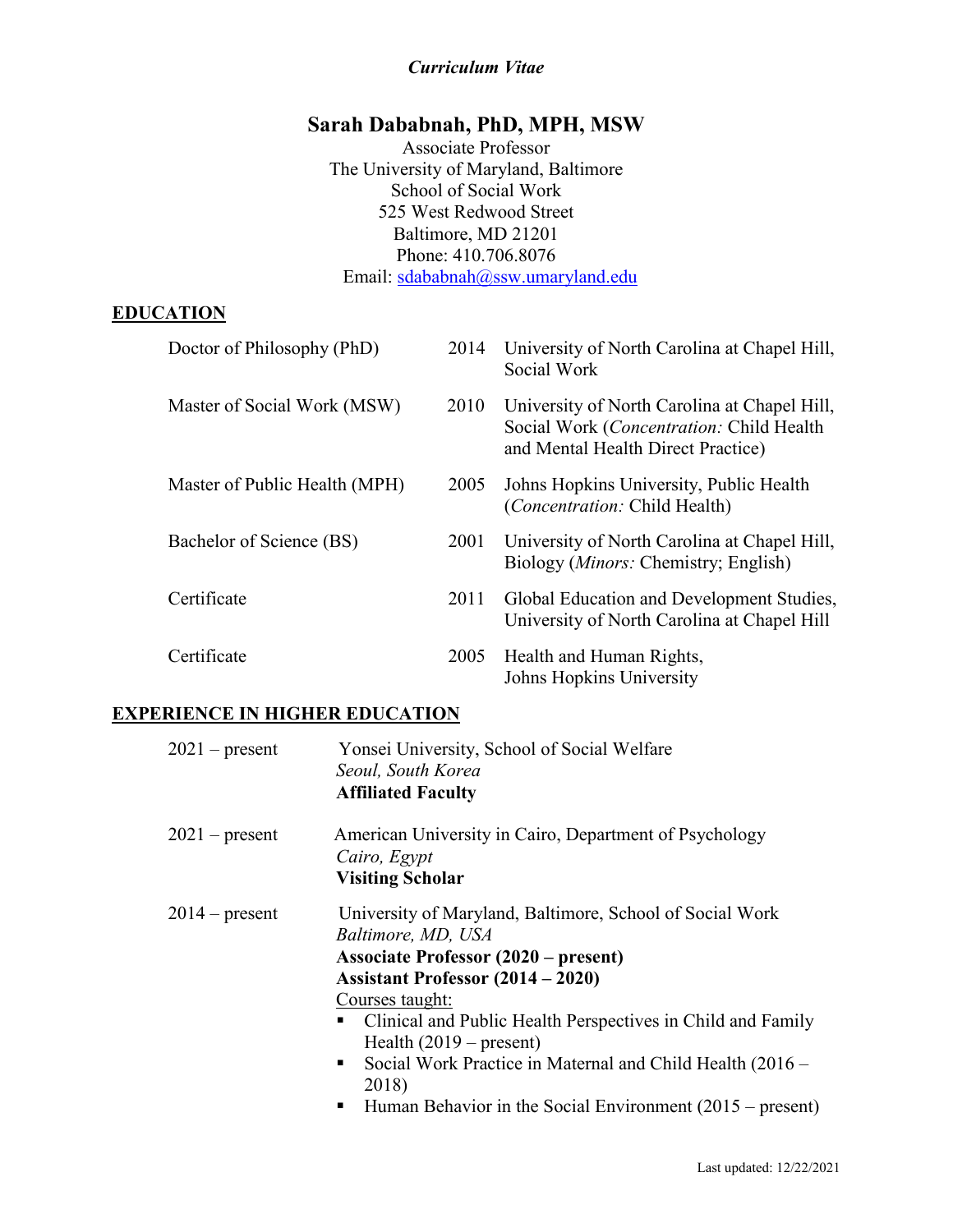|               | Faculty Field Liaison (2014 – present)<br>п<br>Public Health/Social Work Field Seminar (2016 – 2017)<br>٠                                                                                                   |
|---------------|-------------------------------------------------------------------------------------------------------------------------------------------------------------------------------------------------------------|
| 2013          | Elon University<br>Elon, NC, USA<br><b>Adjunct Assistant Professor of Human Services Studies</b><br>Course taught:<br>Autism Spectrum Disorder across the Lifespan                                          |
| 2012          | University of North Carolina at Chapel Hill, School of<br>Social Work<br>Chapel Hill, NC, USA<br><b>Adjunct Instructor</b><br>Course taught:<br>Human Development in Context 1: Infancy to Adolescence<br>п |
| 2010          | University of North Carolina at Chapel Hill, School of<br>Social Work<br>Chapel Hill, NC, USA<br><b>Teaching Assistant</b><br>Course taught:<br>Human Development in Context 1: Infancy to Adolescence<br>٠ |
|               | <b>EXPERIENCE IN OTHER THAN HIGHER EDUCATION</b>                                                                                                                                                            |
| $2013 - 2014$ | Carolina Institute for Developmental Disabilities, University of<br>North Carolina at Chapel Hill<br><b>Clinical Social Worker</b>                                                                          |
| $2009 - 2012$ | Student Health Action Coalition Free Clinic (Carrboro, NC)<br><b>Social Work Clinic Coordinator</b>                                                                                                         |
| $2009 - 2012$ | University of North Carolina at Chapel Hill, School of<br>Social Work<br><b>Graduate Research Assistant</b>                                                                                                 |
| 2011          | University of Porto (Portugal), Faculty of Psychology and<br><b>Educational Sciences</b><br><b>Global Education and Development Studies Fellow</b>                                                          |
| $2009 - 2010$ | Carolina Institute for Developmental Disabilities, University of<br>North Carolina at Chapel Hill<br><b>Clinical Trainee (Autism Spectrum Disorder Track)</b>                                               |
| 2009          | The Arc of Orange County (Chapel Hill, NC)<br><b>Direct Support Professional</b>                                                                                                                            |
| $2008 - 2009$ | University of North Carolina at Chapel Hill, Developmental<br>Disabilities Training Institute<br><b>Graduate Research Assistant</b>                                                                         |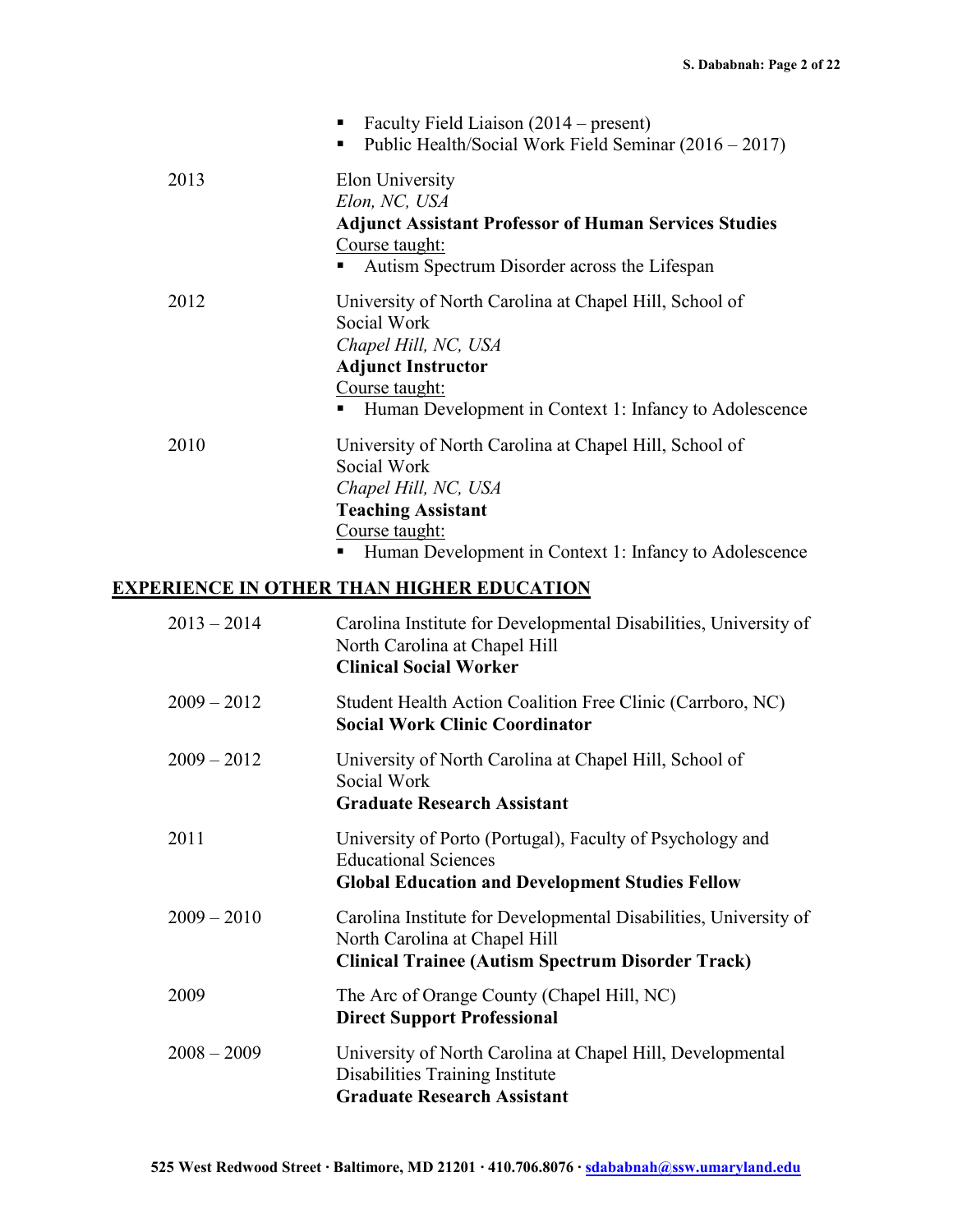| $2008 - 2009$ | The Arc of Orange County (Chapel Hill, NC)<br><b>Social Work Intern</b>                                                                                |
|---------------|--------------------------------------------------------------------------------------------------------------------------------------------------------|
| $2006 - 2008$ | Columbia University, School of Public Health, National Center for<br>Children in Poverty (New York, NY)<br><b>Research Analyst/Project Coordinator</b> |
| $2006 - 2007$ | ProEdit Japan<br><b>Freelance Scientific and Medical Manuscript Editor</b>                                                                             |
| $2005 - 2006$ | Columbia University, School of Public Health, National Center for<br>Children in Poverty (New York, NY)<br><b>Research Assistant</b>                   |
| 2005          | Columbia University, Heilbrunn Department of Population and<br>Family Health, School of Public Health (New York, NY)<br>Data Manager                   |
| 2005          | Johns Hopkins University, Kennedy Krieger Institute<br>(Baltimore, MD)<br><b>Graduate Research Assistant</b>                                           |
| $2003 - 2004$ | Jacobs Institute of Women's Health, American College of<br>Obstetricians and Gynecologists (Washington, DC)<br><b>Women's Health Research Fellow</b>   |
| $2001 - 2002$ | United States Peace Corps (Deir Abi Said, Jordan)<br><b>Volunteer Special Education Advisor</b>                                                        |
| $1998 - 2001$ | The Arc of Orange County (Chapel Hill, NC)<br><b>Respite Care Provider</b>                                                                             |
| 1999          | Sokoine University (Morogoro, Tanzania)<br><b>Community Health Researcher (Student)</b>                                                                |

# **FELLOWSHIPS AND OTHER HONORS RECEIVED**

| 2021 | New Investigator Award, American Public Health Association,<br><b>Disability Section</b> |
|------|------------------------------------------------------------------------------------------|
| 2021 | US Fulbright Scholar Award, US Department of State                                       |
| 2019 | Dean's Teaching Award (Spring 2019), University of Maryland,<br>School of Social Work    |
| 2017 | Dean's Teaching Award (Fall 2017), University of Maryland,<br>School of Social Work      |
| 2016 | Dean's Teaching Award (Fall 2016), University of Maryland,<br>School of Social Work      |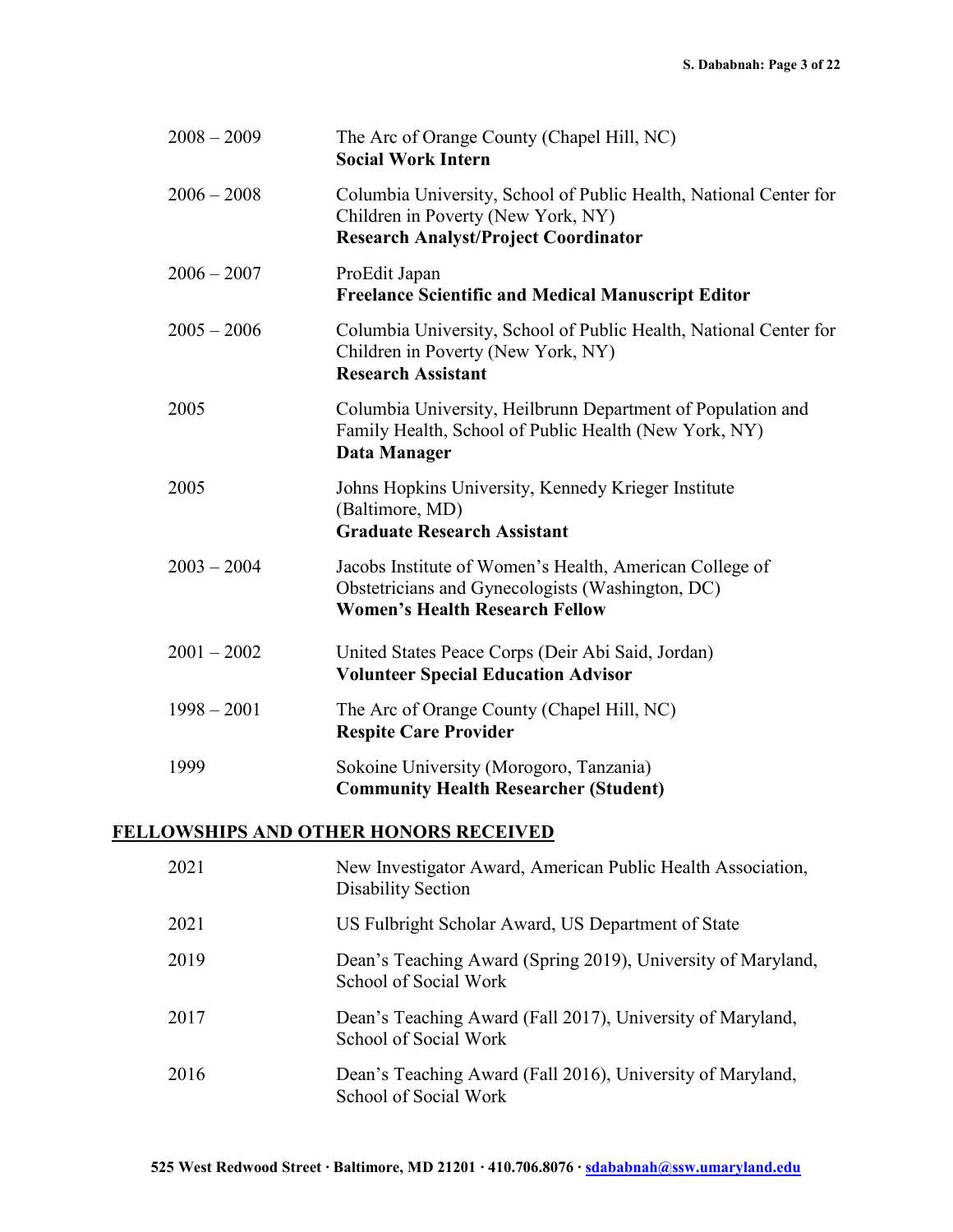| 2016          | Dean's Teaching Award (Spring 2016), University of Maryland,<br>School of Social Work                                                                                                                                                          |
|---------------|------------------------------------------------------------------------------------------------------------------------------------------------------------------------------------------------------------------------------------------------|
| 2015          | Dean's Teaching Award (Spring 2015), University of Maryland,<br>School of Social Work                                                                                                                                                          |
| 2014          | American Association on Intellectual and Developmental<br>Disabilities, Mental Health Services Special Interest Group,<br>Student Award, 138th Annual AAIDD Meeting, Orlando, FL                                                               |
| $2013 - 2014$ | Graduate School Dissertation Fellowship, University of North<br>Carolina at Chapel Hill                                                                                                                                                        |
| 2013          | Dean's recognition of instructors with highest course evaluations,<br>Human Behavior in the Social Environment (Fall 2012), School of<br>Social Work, University of North Carolina at Chapel Hill                                              |
| 2013          | John B. Turner Dissertation Award, University of North Carolina<br>at Chapel Hill                                                                                                                                                              |
| 2011          | Global Education and Development Studies Fellowship, U.S.<br>Department of Education and European Union Consortium on<br>Early Childhood Intervention, University of Porto (Portugal),<br>Faculty of Psychology and Educational Sciences       |
| $2010 - 2011$ | Sam and Betsy Reeves Doctoral Fellowship, University of North<br>Carolina at Chapel Hill                                                                                                                                                       |
| 2010          | Anne-Linda Furstenberg Qualitative Research Award, University<br>of North Carolina at Chapel Hill                                                                                                                                              |
| $2009 - 2010$ | Maternal and Child Health Leadership Consortium Fellowship,<br>U.S. Department of Health and Human Services, Health Resources<br>and Services Administration, Maternal and Child Health Bureau,<br>University of North Carolina at Chapel Hill |
| $2009 - 2010$ | Leadership Education in Neurodevelopmental and Related<br>Disabilities (LEND) Fellowship (Autism Spectrum Disorder<br>Track), Carolina Institute for Developmental Disabilities,<br>University of North Carolina at Chapel Hill                |
| $2008 - 2009$ | Graduate School Merit Assistantship, University of North Carolina<br>at Chapel Hill                                                                                                                                                            |
| $2003 - 2004$ | Women's Health Research Fellowship, Jacobs Institute of<br>Women's Health, American College of Obstetricians and<br>Gynecologists (Washington, DC)                                                                                             |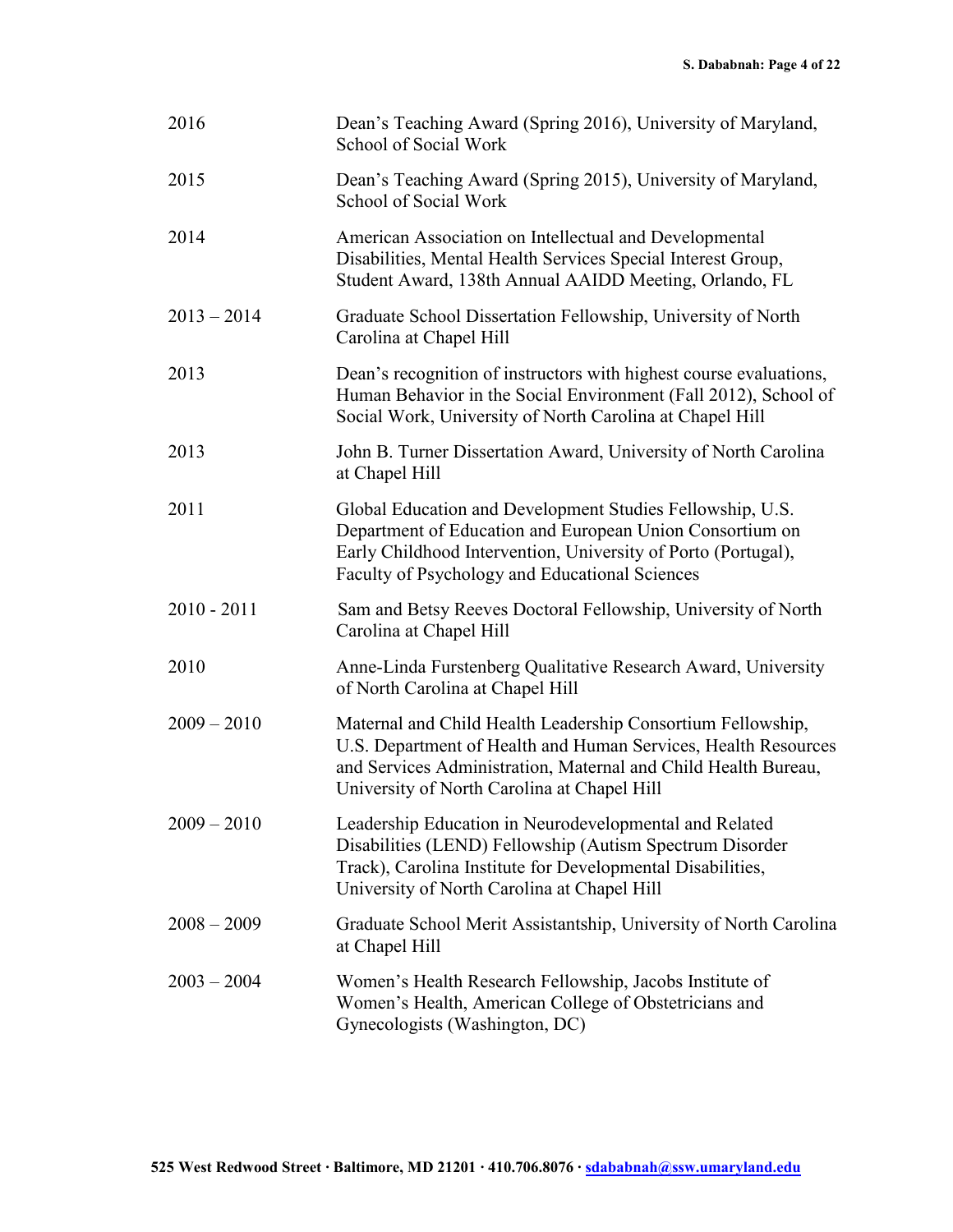# **RESEARCH SUPPORT**

# **Principal Investigator**

| $2021 - 2022$              | Fulbright US Scholar Award, US Department of State,<br>"Interdisciplinary, Family-Centered Approaches to Support<br>Children with Developmental Disabilities"                                                                                                                                                                                                                                            |
|----------------------------|----------------------------------------------------------------------------------------------------------------------------------------------------------------------------------------------------------------------------------------------------------------------------------------------------------------------------------------------------------------------------------------------------------|
| $2020 - 2021$              | University of Maryland, Baltimore, Institute for Clinical &<br>Translational Research (ICTR) and National Center for Advancing<br>Translational Sciences (NCATS) Clinical Translational Science<br>Award (Grant No: 1UL1TR003098), "Addressing Racial<br>Disparities in Autism Diagnosis and Treatment: Translating Peer-<br>to-Peer Support into a Clinical Setting," \$40,000, Co-PI: Charina<br>Reyes |
| $2019 - 2020$              | Maryland Developmental Disabilities Council, "A Needs<br>Assessment for Asian-American Children with Developmental<br>Disabilities and Their Families," \$5,000                                                                                                                                                                                                                                          |
| $2018 - 2020$              | UMB Competitive Innovative Research Award, "Adaptation of<br>Parents Taking Action in Baltimore," \$29,659                                                                                                                                                                                                                                                                                               |
| $2017 - 2018$              | The Duke Endowment, "Evaluation of Incredible Years Autism<br>Program," \$524,000                                                                                                                                                                                                                                                                                                                        |
| $2015 - 2017$              | UMB Competitive Innovative Research Award, "Perspectives of<br>African American Parents on Autism Research," \$18,340                                                                                                                                                                                                                                                                                    |
| $2015 - 2017$              | UMB Competitive Innovative Research Award, "Pilot Trial of<br>Adapted Incredible Years for Parents of Children with Autism,"<br>\$14,964                                                                                                                                                                                                                                                                 |
| $2012 - 2013$              | Armfield-Reeves Innovation Fund, "The Incredible Years Pilot<br>Program for Parents with Young Children with Autism Spectrum<br>Disorder," \$18,125                                                                                                                                                                                                                                                      |
| $2010 - 2010$              | University of North Carolina, Center for Global Initiatives,<br>'Availability and Access of Services for Families with Children<br>with Autism Spectrum Disorders in the West Bank," \$3,000                                                                                                                                                                                                             |
| <b>Other Grant Support</b> |                                                                                                                                                                                                                                                                                                                                                                                                          |
| $2021 - 2022$              | Johns Hopkins University Institute for Clinical and Translational<br>Research and National Center for Advancing Translational                                                                                                                                                                                                                                                                            |

| $\sim$ 0 $\sim$ 1 | $\sim$ $\sim$ $\sim$ | JOHNS LIOPKINS OINVOISIty HISHERIC IOI CHINCAI ANG TTANSIAHOHAI |
|-------------------|----------------------|-----------------------------------------------------------------|
|                   |                      | Research and National Center for Advancing Translational        |
|                   |                      | Sciences, "Developing Community Partnerships to Reduce Infant   |
|                   |                      | Language Development Disparities in Under-Resourced Families,"  |
|                   |                      | \$10,000, Role: Co-Investigator, PI: Rebecca Landa              |
| $2021 - 2022$     |                      | University of Maryland, Baltimore Center for Interprofessional  |
|                   |                      |                                                                 |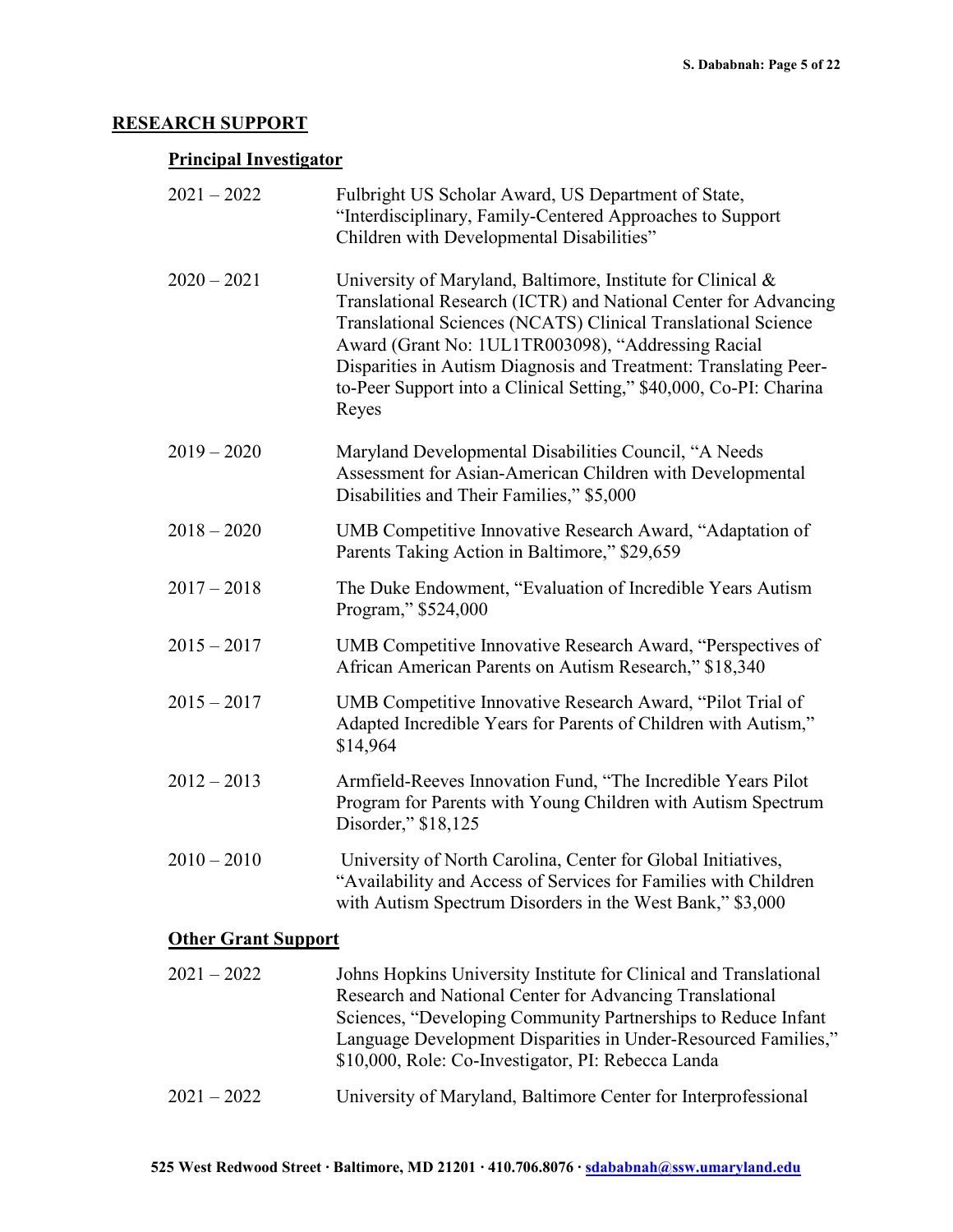|               | Education, "Telehealth Management for Patients with Special<br>Needs During a Global Pandemic," \$2,000, Role: Consultant, PI:<br>Sydnee Chavis                                                                                                                                             |
|---------------|---------------------------------------------------------------------------------------------------------------------------------------------------------------------------------------------------------------------------------------------------------------------------------------------|
| $2020 - 2021$ | Shafallah Center for Persons with Disabilities, "Breaking New<br>Ground: Establishing a Rights-Based Approach To Care for People<br>with Intellectual Disabilities in The Middle East," Role: Senior<br>Consultant, PI: Jumana Odeh                                                         |
| $2019 - 2020$ | United States Department of Health and Human Services,<br>Substance Abuse & Mental Health Services Administration,<br>"Family-Informed Trauma Treatment (FITT) Center," \$2,400,000<br>(2016-2021), Role: Co-Investigator, PIs: Laurel Kiser, Kathryn S.<br>Collins, and Harolyn Belcher    |
| $2019 - 2020$ | University of Maryland, Baltimore Center for Interprofessional<br>Education, "Interprofessional Education for Management of<br>Patients with Special Needs," \$2,000, Role: Consultant, PI: Sydnee<br>Chavis                                                                                |
| $2016 - 2017$ | Society for Research in Child Development, "Stress, Coping,<br>Stigma and Acculturation in Arab American Caregivers of<br>Children with Autism and Other Developmental Disabilities",<br>Role: Consultant, PI: Serene Habayeb                                                               |
| $2016 - 2017$ | Dr. Philip M. Kayal Fund for Arab American Research, "Stress<br>Coping, Stigma and Acculturation in Arab American Caregivers of<br>Children with Autism and Other Developmental Disabilities,"<br>Role: Consultant, PI: Serene Habayeb                                                      |
| $2014 - 2017$ | U.S. Department of Health and Human Services, Health Resources<br>and Services Administration, Maternal and Child Health Bureau<br>(Grant No.: G05HP27839), "Leadership in Public Health Social<br>Work Education Grant Program," \$900,000, Role: Co-Investigator,<br>PI: Edward Pecukonis |

#### **PUBLICATIONS**

\*Denotes student or trainee at time of manuscript preparation

#### **Articles in Refereed Journals:**

- 1. Lewis, E. M., **Dababnah, S.**, Hollie, K., Kim, I., Wang, Y., & Shaia, W. E. (in press). "The Creator didn't give me more than I can handle": Exploring coping in parents of Black autistic children. *Autism.*
- 2. Nichols, H. M., **Dababnah, S.,** Berger, Z., Burry, C. L., & Sacco, P. (2021). Can you hear me now? Effects of patient-centered communication with young adults ages 26 to 39. *Journal of Patient Experience.* <https://doi.org/10.1177/23743735211033116>
- 3. **Dababnah, S.**, Shaia, W. E., Kim, I., & Magaña, S. (2021). *Parents Taking Action*: Adapting a peer-to-peer program for parents raising Black children with autism. (Special issue: Racial and Ethnic Equity for People with Intellectual and Developmental Disabilities*.*) *Inclusion,*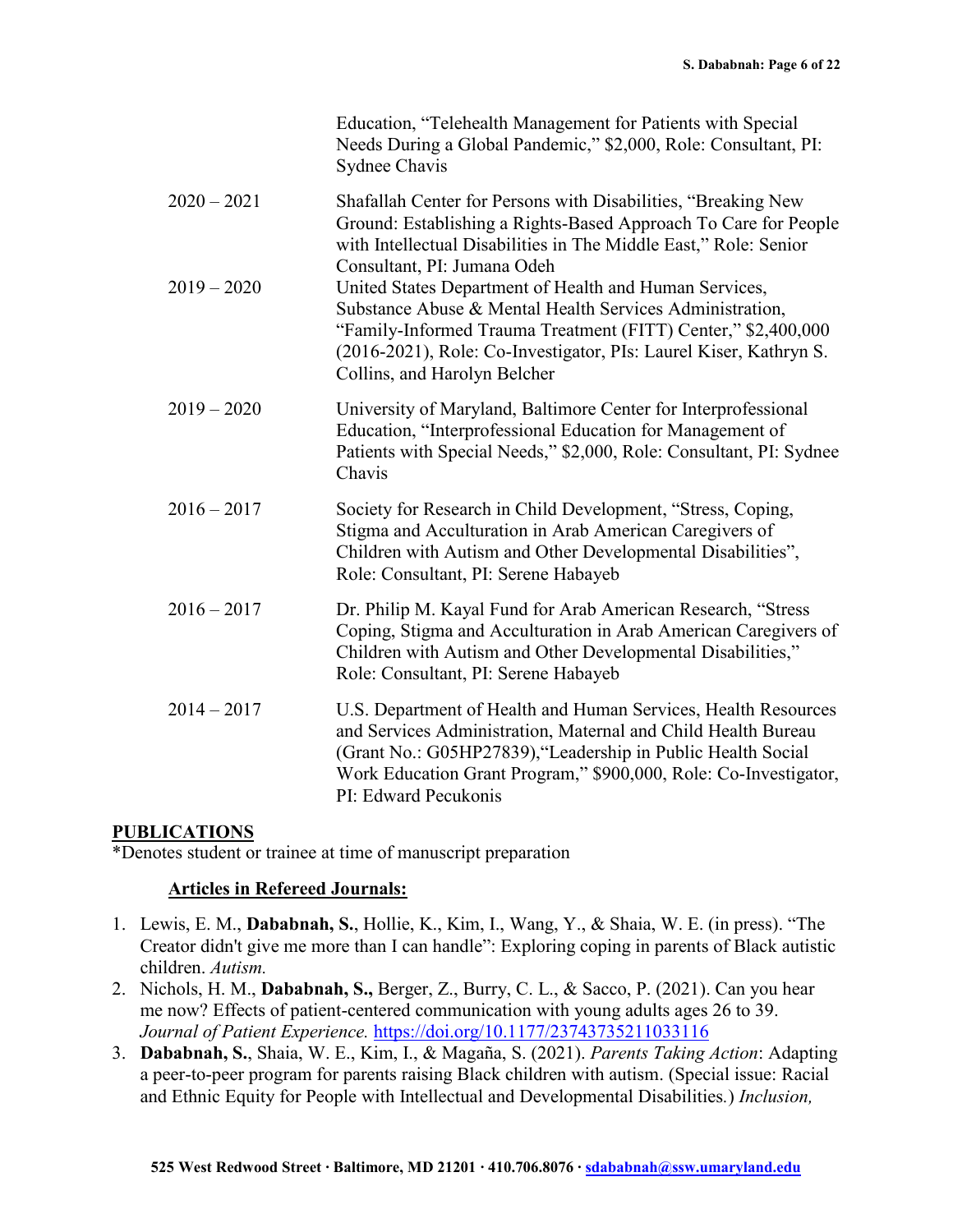*9*(3), 205-224.<https://doi.org/10.1352/2326-6988-9.3.205>

- 4. **Dababnah, S**., Kim, I., Wang, Y., & Reyes, C. (2021). Brief report: Impact of the COVID-19 pandemic on Asian American families with children with developmental disabilities. *Journal of Developmental and Physical Disabilities.* Advance online publication. <https://doi.org/10.1007/s10882-021-09810-z>
- 5. Kim, I. & **Dababnah, S.** (2021). Transition to adulthood: Perspectives of Korean immigrant parents of individuals with intellectual and developmental disabilities. *Career Development and Transition for Exceptional Individuals.* Advance online publication. <https://doi.org/10.1177/21651434211043440>
- 6. \*Kim, I., \*Wang, Y., **Dababnah, S.**, & Betz, G. (2021). East Asian American parents of children with autism: A scoping review. *Review Journal of Autism and Developmental Disorders, 8(3), 312-320.* doi: 10.1007/s40489-020-00221-y
- 7. Čolić, M., Araiba, S., Lovelace, T. S., & **Dababnah, S.** (2021). Black caregivers' perspectives on racism in ASD services: Towards culturally responsive ABA practice. *Behavior Analysis in Practice.* (Police Brutality and Systemic Racism: An Emergency Publication Series of *Behavior Analysis in Practice.*) Publication Series: Police Brutality and Systemic Racism. <https://doi.org/10.1007/s40617-021-00577-5>
- 8. Margolis, R. H. F., **Dababnah, S.,** Sacco, P., Jones-Harden, B., Bollinger, M. E., Butz, A., & Bellin, M. H. (2021). The effects of caregiver social support and depressive symptoms on child medication adherence and asthma control. *Journal of Racial and Ethnic Health Disparities.* Advance online publication. <https://doi.org/10.1007/s40615-021-01065-w>
- 9. Čolić, M., **Dababnah, S.,** & Milačić-Vidojević, I. (2021). A model of internalized stigma in parents of individuals with disabilities. *International Journal of Developmental Disabilities.* Advance online publication. <https://doi.org/10.1080/20473869.2021.1924032>
- 10. **Dababnah, S**., Kim, I. & Shaia, W. E. (2021). "I am so fearful for him:" A mixed-methods exploration of stress among caregivers of Black children with autism. *International Journal of Developmental Disabilities.* Advance online publication. <https://doi.org/10.1080/20473869.2020.1870418>
- 11. \*Margolis, R., Bellin, M. H., **Dababnah, S.,** Sacco, P., & Butz, A. (2020). Psychometric evaluation of the Medication Adherence Report Scale in caregivers of low-income, urban, African American children with poorly controlled asthma. *Journal of Asthma.* Advance online publication.<https://doi.org/10.1080/02770903.2020.1841226>
- 12. Rizo, C. F., \*Kim, I., **Dababnah, S.,** & \*Garbarino, N. (2020). The intersection of intellectual and developmental disabilities with child exposure to intimate partner violence: Implications for research and practice. *Journal of Family Violence, 35:* 899-909*.*  <https://doi.org/10.1007/s10896-020-00138-4>
- 13. Shaia, W. E., \*Nichols, H. M., **Dababnah, S.,** \*Campion, K., & \*Garbarino, N. (2020). Brief report: Participation of Black and African American families in autism research. *Journal of Autism and Developmental Disorders, 50:* 1841-1846. doi: 10.1007/s10803-019-03926-0
- 14. \*Kim, I. & **Dababnah, S.** (2020). Appreciation of the "subtle changes": Perspectives of Korean American parents raising children with developmental disabilities. *Journal of Developmental and Physical Disabilities, 32*(2): 307-322. doi: 10.1007/s10882-019-09693-1
- 15. Nichols, H. M., **Dababnah, S.,** Troen, B., Vezzoli, J., Mahajan, R., & Mazefsky, C. A. (2019). Racial disparities in a sample of inpatient youth with ASD. *Autism Research.* Advance online publication. doi: 10.1002/aur.2262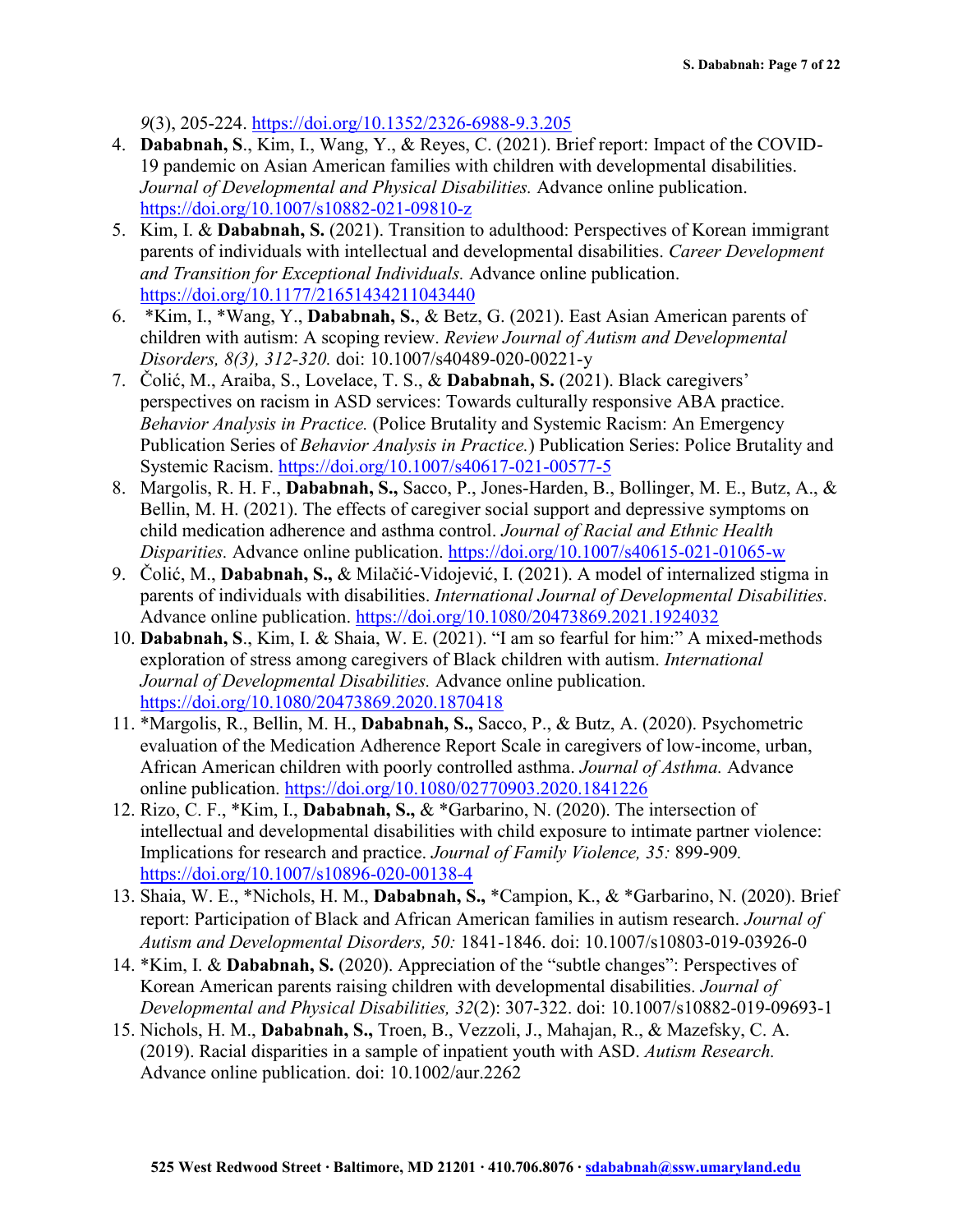- 16. \*Čolić, M., **Dababnah, S., \***Garbarino, N. & Betz, G. (2019). Parental experiences raising children with autism spectrum disorder in Eastern Europe: A scoping review. *International Journal of Developmental Disabilities.* Advance online publication. doi:10.1080/20473869.2019.1688931
- 17. \*Kim, I., **Dababnah, S.,** & Lee, J. (2019). The influence of race and ethnicity on the relationship between family resilience and parenting stress in caregivers of children with autism. *Journal of Autism and Developmental Disorders, 50*(2), 650-658. doi: 10.1007/s10803-019-04269-6
- 18. Stahmer, A.C., **Dababnah, S.,** & Rieth, S.R. (2019). Considerations in implementing evidence-based early ASD interventions in community settings (Invited for focused issue: Implementing Autism Early Intervention: A Global Perspective). *Pediatric Medicine.* Advance online publication. doi: 10.21037/pm.2019.05.01
- 19. \*Habayeb, S., **Dababnah, S.,** John, A., & Rich, B. (2019). Cultural experiences of Arab American caregivers raising children with autism spectrum disorder. *Journal of Autism and Developmental Disorders.* Advance online publication. doi:10.1007/s10803-019-04218-3
- 20. **Dababnah, S.,** Olson, E., & \*Nichols, H. M. (2019). Feasibility of *The Incredible Years* parent program for preschool children on the autism spectrum in two U.S. sites. *Research on Autism Spectrum Disorders, 57,*120-131. doi: 10.1016/j.rasd.2018.10.010
- 21. **Dababnah, S**., \*Habayeb, S., \*Bear, B. J., & \*Hussein, D. (2019). Feasibility of a traumainformed parent–teacher cooperative training program for Syrian refugee children with autism. *Autism*, *23*(5), 1300–1310. doi: 10.1177/1362361318805368
- 22. Bishop-Fitzpatrick, L., **Dababnah, S**., Baker-Ericzén, M. J., Smith, M. J., & Magaña, S. M. (2019). Autism spectrum disorder and the science of social work: A grand challenge for social work. *Social Work in Mental Health, 17*(1), *73-92,* doi: 10.1080/15332985.2018.1509411
- 23. O'Brien, J. E., Ermentrout, D. M., Li, W., **Dababnah, S.,** Rizo, C. F., & Macy, R. J. (2018). Measuring substance use among system-involved IPV survivors: A research note. *Violence Against Women, 24*(1), 101-119. doi: 10.1177/1077801216675744
- 24. **Dababnah, S.,** Shaia, W. E., \*Campion, K., & \*Nichols, H. M. (2018). "We had to keep pushing": Caregivers' perspectives on autism screening and referral practices of Black children in primary care. (Special issue: Partnering with Families of Individuals with Developmental and Intellectual Disabilities throughout the Lifespan.) *Intellectual and Developmental Disabilities, 56*(5): 321–336. doi: 10.1352/1934-9556-56.5.321
- 25. **Dababnah, S.,** Rizo, C. F., \*Campion, K., Downton, K. D., & \*Nichols, H. M. (2018). The relationship between children's exposure to intimate partner violence and intellectual and developmental disabilities: A systematic review of the literature. *American Journal on Intellectual and Developmental Disabilities, 123*(6): 529-544. doi: 10.1352/1944-7558- 123.6.529
- 26. **Dababnah, S.,** Ghosh, S., \*Campion, K., \*Hussein, D., & Downton, K. D. (2018). Autism interventions in India: A systematic review. *Review Journal of Autism and Developmental Disorders, 5*(3): 260-267. doi: 10.1007/s40489-018-0137-5
- 27. **Dababnah, S.** (2018). Providers' perspectives on autism service access in the West Bank: An application of the three delays model. *Global Social Welfare, 5*(1), 1-10*.* doi: 10.1007/s40609-017-0088-2
- 28. Rizo, C. F., Macy, R. J., Ermentrout, D. M., O'Brien, J. E., Pollock, M. D., & **Dababnah, S**. (2017). Research with children exposed to partner violence: Perspectives of service-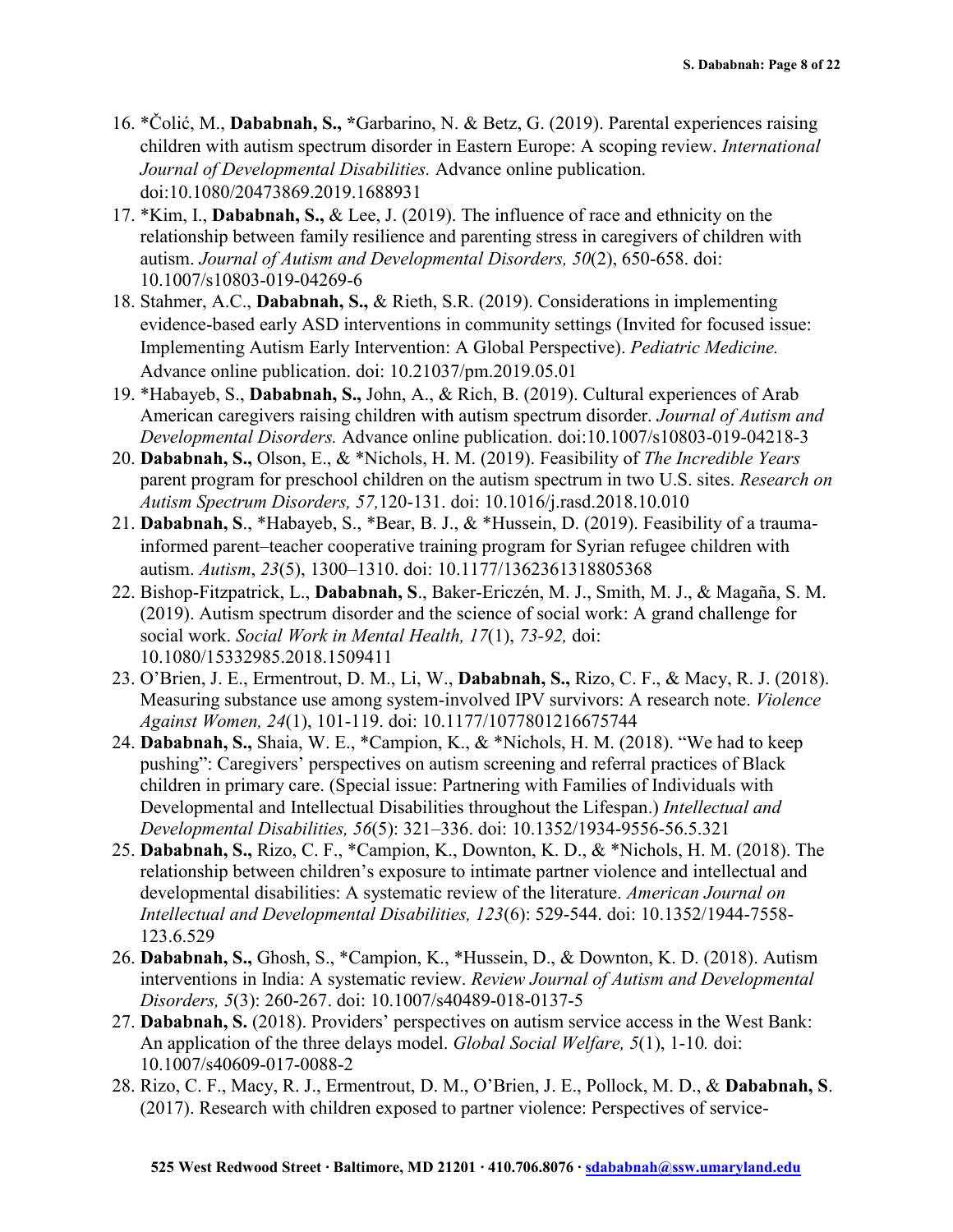mandated, CPS- and court-involved survivors on research with their children. *Journal of Interpersonal Violence, 32*(19), 2998-3026. doi: 10.1177/0886260515596534

- 29. Liao, M., **Dababnah, S.,** & \*Park, H. (2017). Relationship between disabilities and adoption outcomes in African American children. *Journal of Child and Family Studies, 26*(9), 2438- 2449*.* doi: 10.1007/s10826-017-0747-z
- 30. **Dababnah, S.,** Goodkind, S., Frost, C. J., & Olsen, J. K. (2017). Increasing global context in social work education: Role of internationally experienced faculty. *Interdisciplinary Journal of Best Practices in Global Development, 2*(2): 1-12.
- 31. O'Brien, J. E., Ermentrout, D. M., Rizo, C. F., Li, W., Macy, R. J., & **Dababnah, S.** (2016). "I never knew which way he would swing…": Exploring the roles of substances in the lives of system-involved intimate partner violence survivors. *Journal of Family Violence, 31*(1)*,*  61-73. doi: 10.1007/s10896-015-9747-1
- 32. **Dababnah, S.** & Parish, S. L. (2016a). A comprehensive literature review of randomized controlled trials for parents of young children with autism spectrum disorder. *Journal of Evidence-Informed Social Work*, *13*(3):277-292.
- 33. **Dababnah, S.** & Parish, S. L. (2016b). Feasibility of an empirically based program for parents of preschoolers with autism spectrum disorder. *Autism, 20*(1)*,* 85-95. doi: 10.1177/1362361314568900
- 34. **Dababnah, S.** & Parish, S. L. (2016c). Incredible Years program tailored to parents of preschoolers with autism: Pilot results. *Research on Social Work Practice, 26*(4): 372-385. doi:10.1177/1049731514558004
- 35. **Dababnah, S.** & \*Bulson, K. (2015). "On the sidelines": Access to autism-related services in the West Bank. *Journal of Autism and Developmental Disorders, 45*(12), 4124-4134*.* doi: 10.1007/s10803-015-2538-y
- 36. Swaine, J. G., **Dababnah, S.,** Parish, S. L., & Luken, K. (2013). Family caregivers' perspectives on barriers and facilitators of cervical and breast cancer screening for women with intellectual disabilities. *Intellectual and Developmental Disabilities, 51*(1), 62-73. doi:10.1352/1934-9556-51.01.062
- 37. **Dababnah, S.** & Parish, S. L. (2013). "At a moment, you could collapse": Raising children with autism in the West Bank. *Children and Youth Services Review, 35*(10), 1670-1678. doi:10.1016/j.childyouth.2013.07.007
- 38. Castro, S., Ferreira, T., **Dababnah, S.,** Pinto, A. I. (2013). Linking autism measures with the ICF-CY: Functionality beyond the borders of diagnosis and interrater agreement issues. *Developmental Neurorehabilitation, 16*(5), 321-331. doi:10.3109/17518423.2012.733438
- 39. Parish, S. L., Swaine, J. G., Luken, K., Rose, R. A., & **Dababnah, S.** (2012). Cervical and breast cancer screening knowledge of women with developmental disabilities. *Intellectual and Developmental Disabilities, 50*(2), 79-91. doi: 10.1352/1934-9556-50.2.79
- 40. Parish, S. L., Rose, R. A., Swaine, J. G., **Dababnah, S.,** & Marya, E. T. (2012). Financial well-being of single, working-age mothers of children with developmental disabilities. *American Journal on Intellectual and Developmental Disabilities, 117*(5), 400-412. doi:10.1352/1944-7558-117.5.400
- 41. Parish, S. L., Rose, R. A., **Dababnah, S.,** Yoo, J., & Cassiman, S. A. (2012). State-level income inequality and health care burden of US families raising children with special health care needs. *Social Science & Medicine, 74*(3), 399-407. doi:10.1016/j.socscimed.2011.10.035
- 42. **Dababnah, S.,** Parish, S. L., Turner Brown, L., & Hooper, S. (2011). Early screening for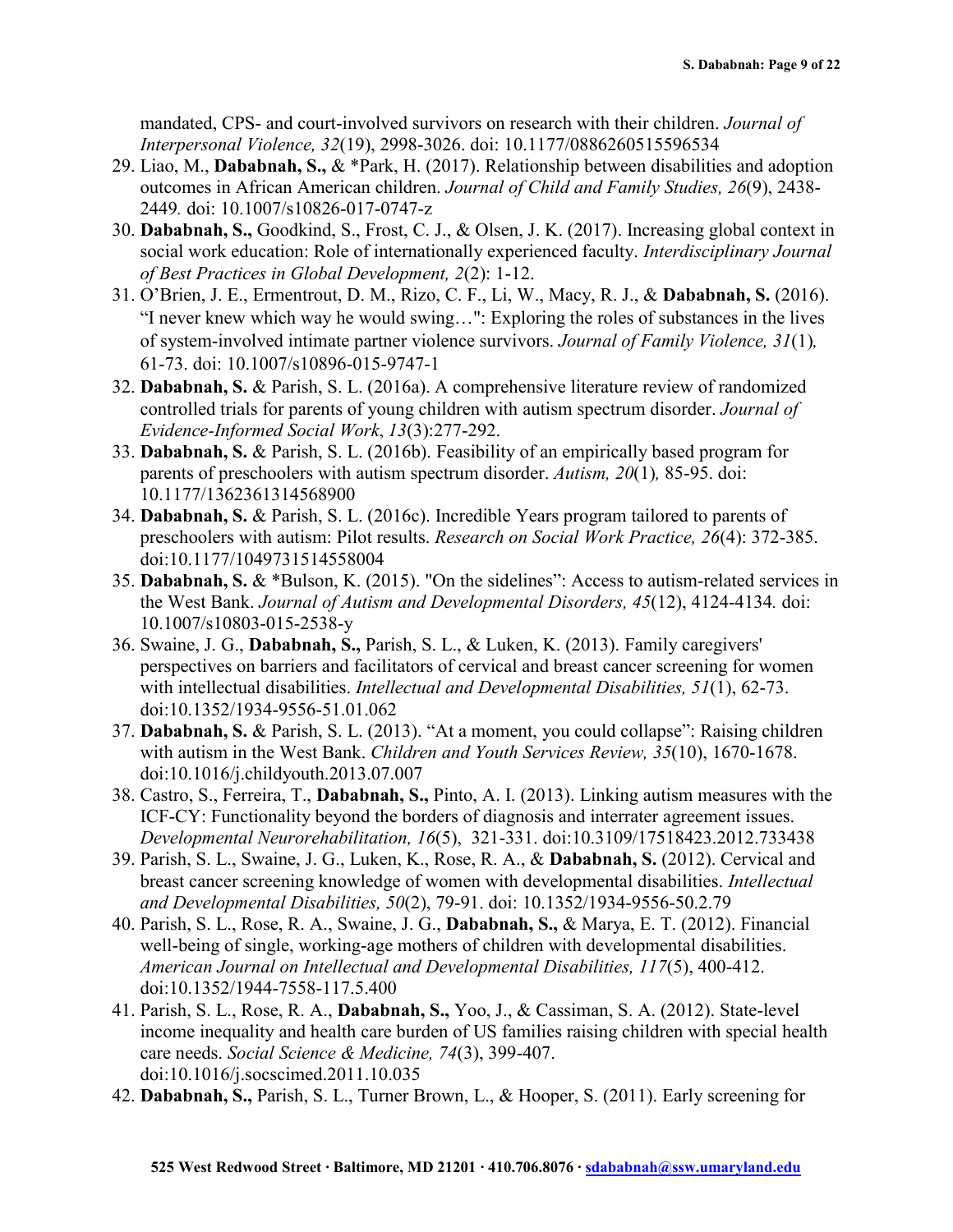autism spectrum disorders: Implications for social work practice and policy. *Children and Youth Services Review, 33*(2), 265–273. doi:10.1016/j.childyouth.2010.09.009

## **Conference Abstracts in Refereed Journals:**

- 1. **Dababnah, S.,** Shaia, W. E., & \*Kim, I. (2019). Preliminary results of a peer-to-peer parenting program for urban Black families raising children with autism. *Journal of Intellectual Disability Research, 63*(7), 742.
- 2. **Dababnah, S.,** \*Habayeb, S., \*Bear, B. J., & \*Hussein, D. (2018). Feasibility of a behavior management training program for Syrian refugee caregivers of children with autism. *Journal of Applied Research in Intellectual Disabilities, 31*(4), 581.

# **Book Chapters**

- 1. Magaña, S., **Dababnah, S.,** Xu, Y., Garcia Torres, M., Rieth, S. R., Corsello, C., Rangel, E., Brookman-Frazee, L., & Vanegas, S. B. (2021). Cultural adaptations of a parent training program for families of children with ASD/IDD: Parents Taking Action. In N. R. Riggs and B. Rigles (Editors), *International Review of Research in Developmental Disabilities: Prevention Science and Research in Intellectual and Developmental Disabilities (*Volume 61, pp. 263-300). Cambridge, MA: Elsevier. <https://doi.org/10.1016/bs.irrdd.2021.07.005>
- 2. Shaia, W. E. & **Dababnah, S.** (2021). Participation of Black and African-American families in autism research. In F. R. Volkmar (Ed.). *Encyclopedia of Autism Spectrum Disorders.*  New York: Springer.
- 3. Webster-Stratton, C., **Dababnah, S.,** & Olson, E. (2018). The Incredible Years group-based parenting programs for children ages 2-5 years on the autism spectrum. In M. Siller and L. Morgan (Eds.). *Handbook of Family-Centered Practice for Very Young Children with Autism* (pp. 261-282). New York: Springer. doi: 10.1007/978-3-319-90994-3
- 4. Ghosh, S., **Dababnah, S.,** Parish, S. L., & Igdalsky, L. (2016). Disability, social exclusion and poverty. In E.G. Iriarte, R. McConkey & R. Gilligan (Eds.). *Disability and Human Rights: Global Perspectives* (pp. 81-97). New York: Palgrave MacMillan.

#### **Media Coverage and Interviews:**

- 1. Phelan, M. T. (2021, August 13). Social Work's Fulbright Scholar heading to Egypt. *UMB News.* [https://www.umaryland.edu/news/archived-news/august-2021/social-works-fulbright](https://www.umaryland.edu/news/archived-news/august-2021/social-works-fulbright-scholar-heading-to-egypt.php)[scholar-heading-to-egypt.php](https://www.umaryland.edu/news/archived-news/august-2021/social-works-fulbright-scholar-heading-to-egypt.php)
- 2. Hess, P. (2020, February 24). Study points to racial disparities among hospitalized autistic children. *Spectrum News.* [https://www.spectrumnews.org/news/study-points-to-racial](https://www.spectrumnews.org/news/study-points-to-racial-disparities-among-hospitalized-autistic-children/)[disparities-among-hospitalized-autistic-children/](https://www.spectrumnews.org/news/study-points-to-racial-disparities-among-hospitalized-autistic-children/)
- 3. Opar, A. (2019, January 16.) How to help low-income children with autism. *Spectrum News.*  <https://www.spectrumnews.org/features/deep-dive/help-low-income-children-autism> [Republished in *The Independent*, January 24, 2019: [https://www.independent.co.uk/news/health/autism-poverty-low-income-how-parents](https://www.independent.co.uk/news/health/autism-poverty-low-income-how-parents-children-spectrum-chicago-a8744496.html)[children-spectrum-chicago-a8744496.html\]](https://www.independent.co.uk/news/health/autism-poverty-low-income-how-parents-children-spectrum-chicago-a8744496.html)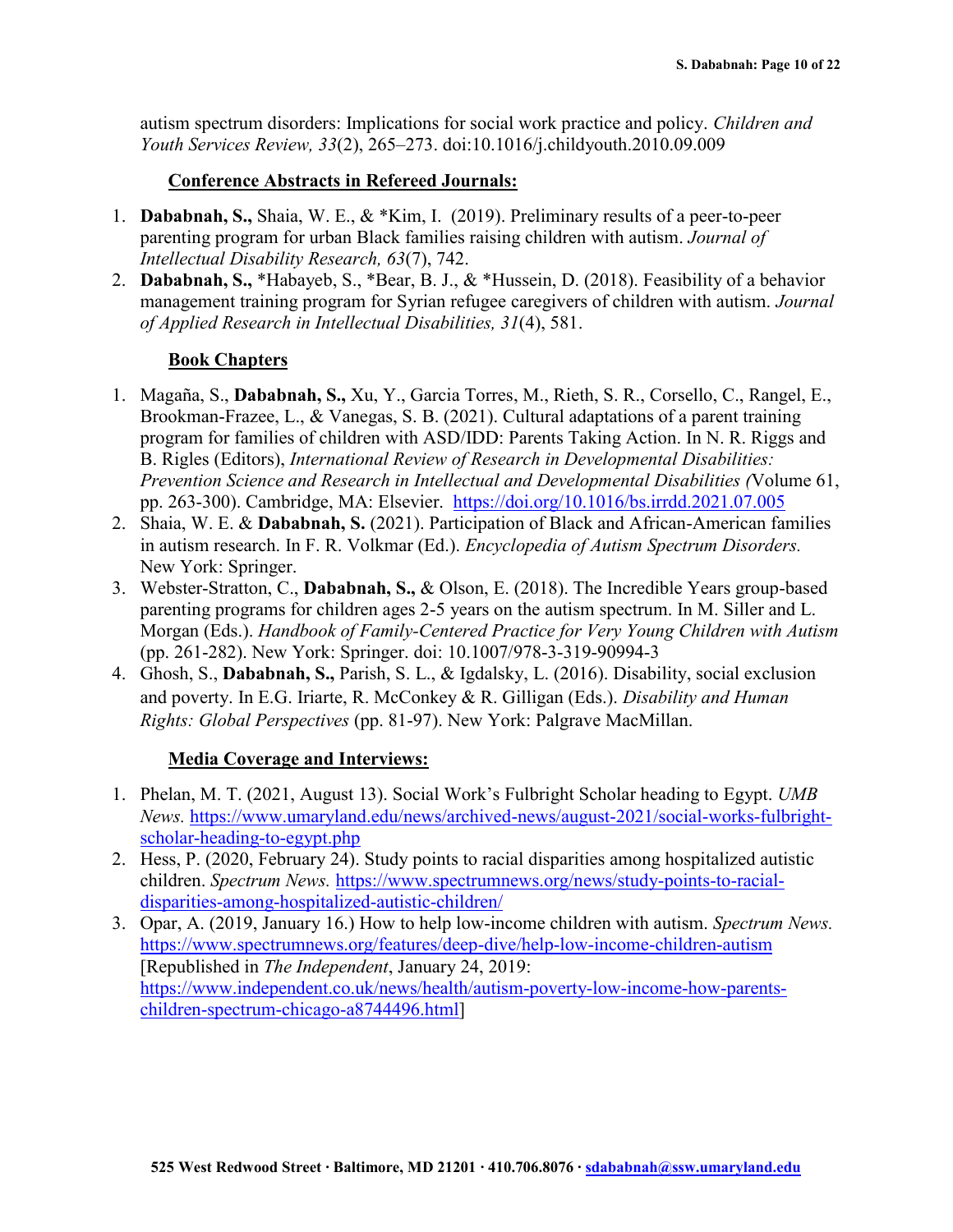# **Non-Refereed Publications:**

- 1. **Dababnah, S**., Kim, I., & Wang, Y. (2020, November). *Needs assessment of Maryland Asian American caregivers of children with developmental disabilities.* Baltimore, MD: University of Maryland.<https://www.ssw.umaryland.edu/academics/faculty/sarah-dababnah/>
- 2. **Dababnah, S**., Kim, I., & Wang, Y. (2020, November). *Research and practice brief: Needs assessment of Maryland Asian American caregivers of children with developmental disabilities*. Baltimore, MD: University of Maryland. <https://www.ssw.umaryland.edu/academics/faculty/sarah-dababnah/>
- 3. **Dababnah, S**., Kim, I., & Wang, Y. (2020, November). *Perspectives of Maryland Asian American caregivers raising children with developmental disabilities: A needs assessment conducted with the support of the Maryland Developmental Disabilities Council and the University of Maryland School of Social Work*. Baltimore, MD: University of Maryland. (Caregiver and advocate one-page summary available in Bengali, Burmese, Chinese [simplified and traditional], English, Hindi, Indonesian, Japanese, Korean, Nepali, Tagalog, Tamil, Thai, Urdu and Vietnamese.)

<https://www.ssw.umaryland.edu/academics/faculty/sarah-dababnah/>

- 4. American Association on Intellectual and Developmental Disabilities International Interest Network. (2019, June). *Joint AAIDD/The Arc position statement on family support* <http://aaidd.org/news-policy/policy/position-statements/family-support>
- 5. **Dababnah, S.** (2015). Families raising children with autism: An international perspective. *American Association on Intellectual and Developmental Disabilities Student and Early Career Professional Newsletter.*
- 6. Parish, S.L., Rose, R., Swaine, J., **Dababnah, S.,** Marya, E.T., Igdalsky, L. (2013, December). *Single mothers of children with developmental disabilities face significant financial adversity.* Waltham, MA: Lurie Institute on Disability Policy, Brandeis University.
- 7. Parish, S. L., Rose, R., **Dababnah, S.**, Yoo, J., & Cassiman, S. (2012, June). *Families of children with special health care needs experience greater family burden in states with greater income inequality.* Waltham, MA: Lurie Institute for Disability Policy, Brandeis University.
- 8. Parish, S. L., Swaine, J. G., Luken, K., Rose, R. A., **Dababnah, S.,** Fichtenbaum, R. (2011, June). *Increased knowledge of breast and cervical cancer screening needed among women with developmental disabilities.* Waltham, MA: Lurie Institute for Disability Policy, Brandeis University.
- 9. **Dababnah, S.** *Early efforts to understand autism spectrum disorders in the West Bank*. (2011).<http://www.autismaroundtheglobe.org/countries/Palestine.asp>
- 10. Cooper, J. L., Aratani, Y., Masi, R., Banghart, P., **Dababnah, S.,** Douglas-Hall, A. et al. (2010). *Unclaimed children revisited: California case study.* New York: National Center for Children in Poverty, Columbia University.
- 11. Parish, S. L., Rose, R. A., Andrews, M., Grinstein-Weiss, M., Richman, E. L., & **Dababnah, S**. (2009, March). *Material hardship in US families raising children with disabilities: Research summary & policy implications.* Chapel Hill, NC: School of Social Work Policy Brief.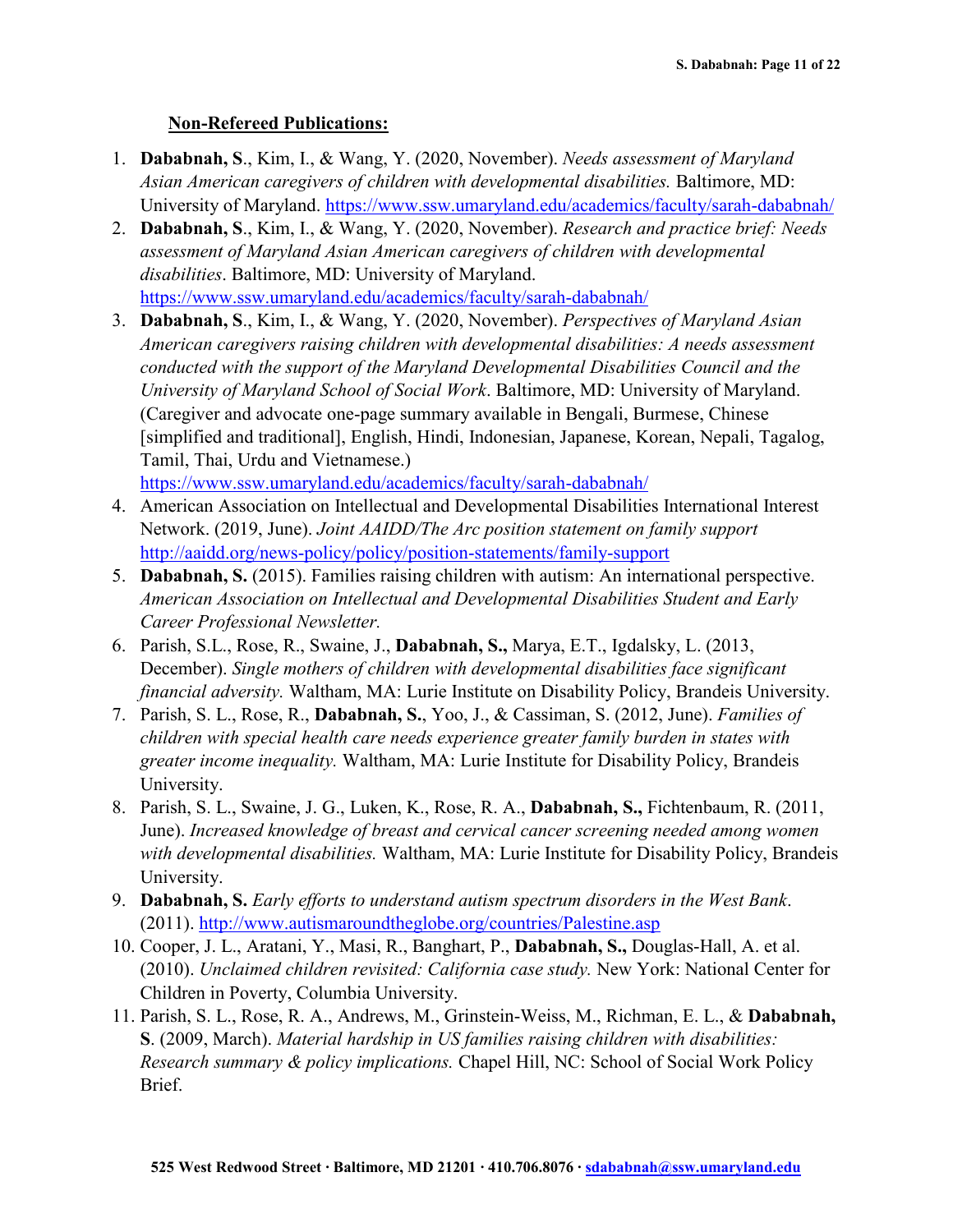- 12. Cooper, J. L., Aratani, Y., Knitzer, J., Douglas-Hall, A., Masi, R., Banghart, P. & **Dababnah, S.** (2008). *Unclaimed children revisited: The status of children's mental health policy in the United States.* New York: National Center for Children in Poverty, Columbia University.
- 13. Cooper, J. L., Masi, R., **Dababnah, S.**, Aratani, Y. & Knitzer, J. (2007). *Strengthening policies to support children, youth and families who experience trauma.* New York: National Center for Children in Poverty, Columbia University.
- 14. **Dababnah, S.** & Cooper, J. L. (2006a). *Challenges and opportunities in children's mental health: A view from families and youth.* New York: National Center for Children in Poverty, Columbia University.
- 15. **Dababnah, S.** & Cooper, J. L. (2006b). *Desafíos y oportunidades en la salud mental infantil: Perspectiva de las familias y los jóvenes.* New York: National Center for Children in Poverty, Columbia University.

#### **PRESENTATIONS**

#### **Refereed Presentations:**

- 1. Magaña, S. & **Dababnah, S.** (2021, October). *Support for low-resource parents of children with autism and other developmental disabilities.* In C. Nadler (Chair), Promoting equity for youth with autism and developmental disabilities. Panel presentation at Society for Developmental & Behavioral Pediatrics Fall Annual Meeting. October 21-25 2021.
- 2. Kim, I., **Dababnah, S.,** & Wang, Y., (2021, July). *Developing a statewide needs assessment of Asian American parents of children with developmental disabilities*. Oral presentation at 6th International Association for the Scientific Study of Intellectual and Developmental Disabilities Europe Congress. Online. July 6-8, 2021.
- 3. Kim, I., **Dababnah, S.,** & Wang, Y., (2021, May). *Diagnostic process and barriers among Asian American parents of children with autism and other developmental disabilities.* Poster presentation at International Society for Autism Research. Online. May 3-7, 2021.
- 4. **Dababnah, S.** (2021, May). *Decentralizing ASD knowledge, resources, and services away from ASD specialists into diverse communities* (Discussant). International Society for Autism Research Annual Meeting. Online. May 2021.
- 5. Ibrahim, A., Pickard, H. R., Kiafar, A., Yusuf, A., Dixon, P., **Dababnah, S.,** Shih, A., Pickles, A., Elsabbagh, M., Shire, S. Y., and the WHO CST Team. (2021, May). *Evaluation of a novel remote cascade training curriculum of the WHO/AS Caregiver Skills Training Program (CST) in response to the COVID-19 pandemic.* In S. Habayeb (Chair), Decentralizing ASD knowledge, resources, and services away from ASD specialists into diverse communities. Panel presentation at the International Society for Autism Research Annual Meeting. Online. May 2021.
- 6. **Dababnah, S.** (2021, April). *Parenting interventions for diverse and low-resourced families and communities* (Discussant). Symposium at the 54th Annual Gatlinburg Conference. Online. April 4-8, 2021.
- 7. **Dababnah, S.,** Shaia, W. E., Kim, I., & Magaña, S. (2021, April). *A feasibility study of a peer-to-peer parenting program for urban Black families raising children with autism*. In L.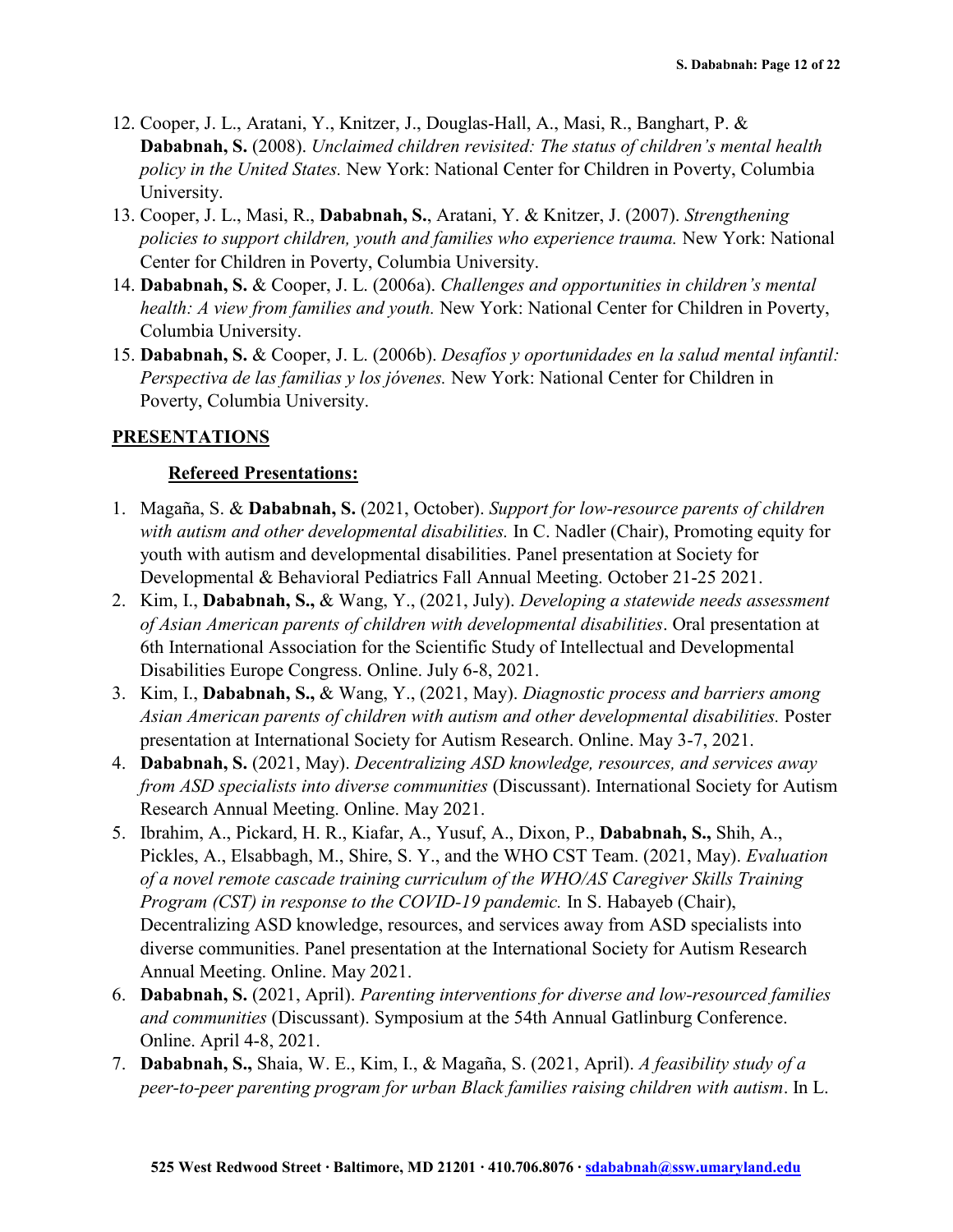Ruble (Chair), Parents and teachers: Collateral benefits for children with ASD. Symposium at the 54th Annual Gatlinburg Conference. Online. April 8, 2021.

- 8. Kim, I., Wang, Y., & **Dababnah, S**. (2021, April). *Service needs of Maryland Asian American caregivers raising children with developmental disabilities.* In Y. Xu (Chair), Needs, treatment acceptability, and culturally appropriate intervention for Asian families of children with autism and other developmental disabilities. Symposium at the 54th Annual Gatlinburg Conference. Online. April 6, 2021.
- 9. **Dababnah, S.,** Shaia, W. E., & Kim, I. (2020, June*). A mixed methods exploration of stress among caregivers of Black children with autism.* Poster presentation at the 144th Annual Meeting of the American Association on Intellectual and Developmental Disabilities. Pittsburg, PA. June 1-4, 2020. [Conference canceled due to COVID-19.]
- 10. **Dababnah, S.,** Shaia, W. E., Kim, I., & Magaña, S. (2020, May). *A feasibility study of a peer-to-peer parenting program for urban Black families raising children with autism*. In Y. Bolourian (Chair), Parents and teachers: Collateral benefits for children with ASD. Panel presentation at the International Society for Autism Research Annual Meeting. Seattle, WA. May 6-9, 2020. [Conference canceled due to COVID-19.]
- 11. Ibrahim, A., Beauchamp, M. L. H., Zeidan, J., Shih, A., Dixon, P., **Dababnah, S**., Elsabbagh, M. & Nasir, R. (2020, May). *Outcomes of the special interest group on the topic of "Autism and related disorders in the context of humanitarian emergencies."* Poster presentation at the International Society for Autism Research Annual Meeting. Seattle, WA. May 6-9, 2020. [Conference canceled due to COVID-19.]
- 12. Kim, I., Wang, Y., & **Dababnah, S.** (2020, April). *Stress and coping of East Asian American parents of children with developmental disabilities: A scoping review*. In Y. Xu (Chair), Challenges and perspectives of immigrant families of children with developmental disabilities. Panel presentation at the 53rd Annual Gatlinburg Conference on Research and Theory in Intellectual and Developmental Disabilities. San Diego, CA. April 15-17, 2020. [Conference canceled due to COVID-19.]
- 13. **Dababnah, S.,** Shaia, W. E., Kim, I., & Magaña, S. (2019, August). *Preliminary results of a peer-to-peer parenting program for urban Black families raising children with autism*. Oral presentation at the International Association for the Scientific Study of Intellectual and Developmental Disabilities. Glasgow, Scotland. August 6-9, 2019.
- 14. Kim, I., **Dababnah, S.,** & Wang, Y. (2019, May*). Future service planning for Korean-American parents raising children with autism spectrum disorder (ASD)*. In S. B. Vanegas (Chair), Cultural and structural factors underlying diagnostic and service disparities among racial/ethnic minority children in the U.S. Panel presentation at the International Society for Autism Research Annual Conference. Montreal, Canada. May 1-4, 2019.
- 15. **Dababnah, S.,** Shaia, W. E., Kim, I., & Magaña, S. (2019, May). *Lessons learned from adapting a peer-to-peer parenting program for urban Black families raising children with autism.* Poster presentation at the International Society for Autism Research Annual Conference. Montreal, Canada. May 1-4, 2019.
- 16. **Dababnah, S.** (2019, January). *Risk and protective influences on parents of children with autism* (Moderator). Society for Social Work in Research Annual Conference. San Francisco, CA. January 18, 2019.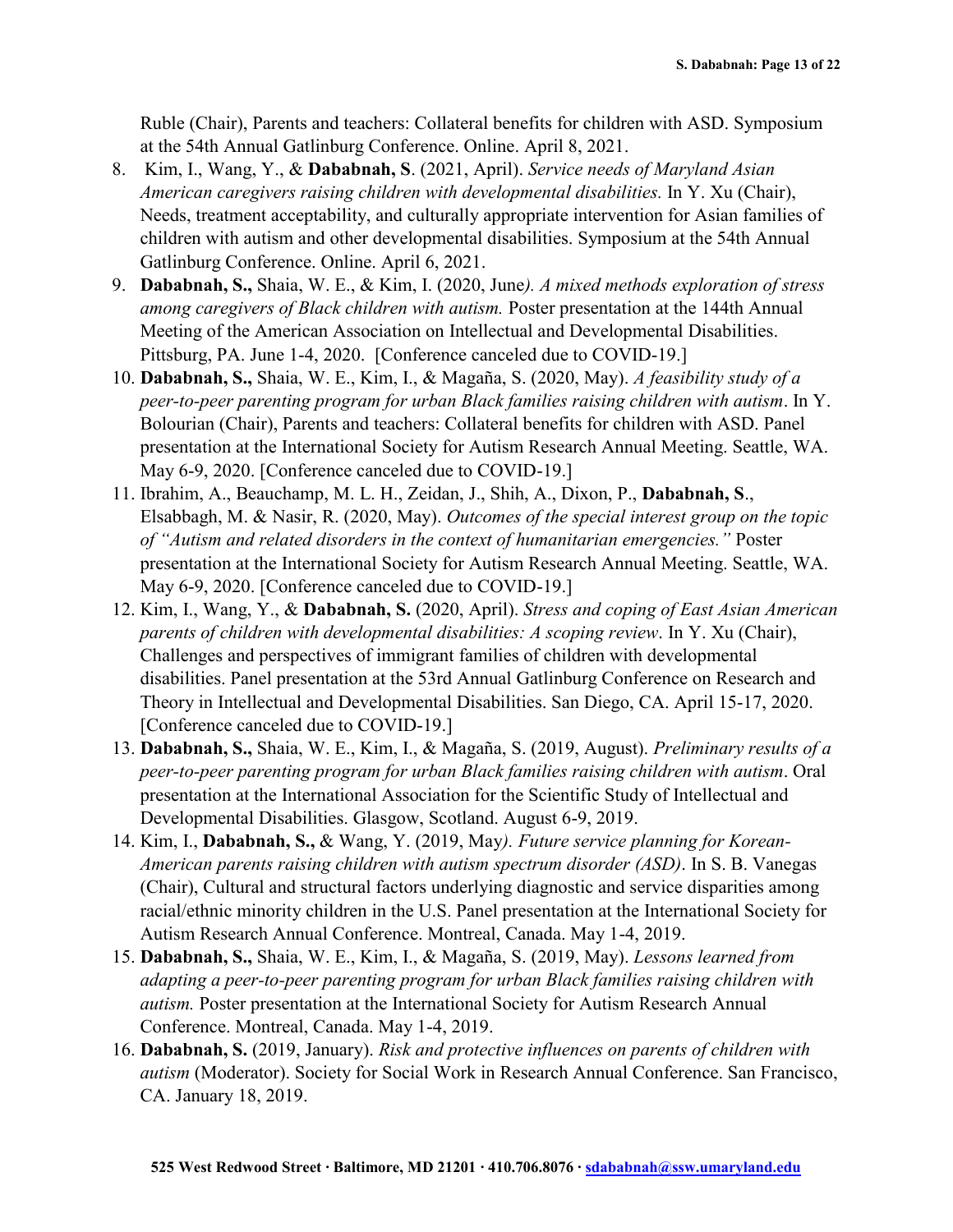- 17. Nichols, H. M., **Dababnah, S.**, Troen, B., Golt, J., Mahajan, R., Vezzoli, J., & Mazefsky, C. A., for the Autism and Developmental Disorders Inpatient Research Collaborative (2019, January). *Racial differences in a sample of inpatient youth with autism spectrum disorder.*  Poster presentation at the Society for Social Work in Research Annual Conference. San Francisco, CA. January 18, 2019.
- 18. **Dababnah, S.,** Habayeb, S., Bear, B. J., & Hussein, D. (2018, November). *Feasibility of a behavior management training program for Syrian refugee caregivers of children with autism*. Poster presentation at the 52<sup>nd</sup> Annual Convention of the Association of Behavioral and Cognitive Therapies. Washington, DC. November 15-18, 2018.
- 19. Shaia, W. E., Nichols, H. M., **Dababnah, S.,** & Campion, K. (2018, November). *Involvement of Black and African-American families in autism research.* Poster presentation at the American Public Health Association Annual Meeting. San Diego, CA. November 11, 2018.
- 20. Habayeb, S., John, A., **Dababnah, S.,** & Rich, B. (2018, September). *Experiences of Arab American caregivers raising children with autism spectrum disorders*. Oral presentation at the Arab Health Summit. Washington, D.C. September 16-20, 2018.
- 21. **Dababnah, S**. & Hock, R. (2018, July). *Supporting caregivers of children with intellectual disabilities.* Workshop led at the International Association for the Scientific Study of Intellectual and Developmental Disabilities Europe Congress. Athens, Greece. July 17, 2018.
- 22. **Dababnah, S.,** Habayeb, S., Bear, B. J., & Hussein, D. (2018, July). *Feasibility of a behavior management training program for Syrian refugee caregivers of children with autism*. In S. Dababnah (Chair), Intervention strategies for individuals with ASD. Symposium presented at the meeting of the International Association for the Scientific Study of Intellectual and Developmental Disabilities. Athens, Greece. July 19, 2018.
- 23. Nichols, H. M., **Dababnah, S.**, Troen, B., Golt, J., Mahajan, R., Vezzoli, J., & Mazefsky, C. A., for the Autism and Developmental Disorders Inpatient Research Collaborative (2018, May). *Racial disparities in an inpatient sample of youth with ASD.* Poster presentation at the International Society for Autism Research. Rotterdam, The Netherlands. May 11, 2018.
- 24. **Dababnah, S.** & Booth, A. (2017, November). *Guiding public health social work professional development in field practica.* Oral presentation at the American Public Health Association Annual Meeting. Atlanta, GA. November 4-8, 2017.
- 25. **Dababnah, S.,** Shaia, W., & Campion, K. (2017, November). *Stress and resilience among Black and African American families raising children with autism.* Poster presentation at the American Public Health Association Annual Meeting. Atlanta, GA. November 4-8, 2017.
- 26. **Dababnah, S.,** Shaia, W., & Campion, K. (2017, May). *"We have to fight more:" Experiences of Black and African American families raising children with autism. Poster* presentation at the International Meeting for Autism Research. San Francisco, CA. May 12, 2017.
- 27. Habayeb, S., Rich, B., John, S., & **Dababnah, S.** (2017, May). *Stress, coping, stigma and acculturation in Arab American caregivers of children with Autism Spectrum Disorder.* Oral presentation at the International Meeting for Autism Research. San Francisco, CA. May 12, 2017.
- 28. **Dababnah, S.,** Olson, E., Huntington, S., & Sermon, M. (2017, May). *Tailoring an evidence-based practice to parents raising preschoolers with autism: Strengths, challenges,*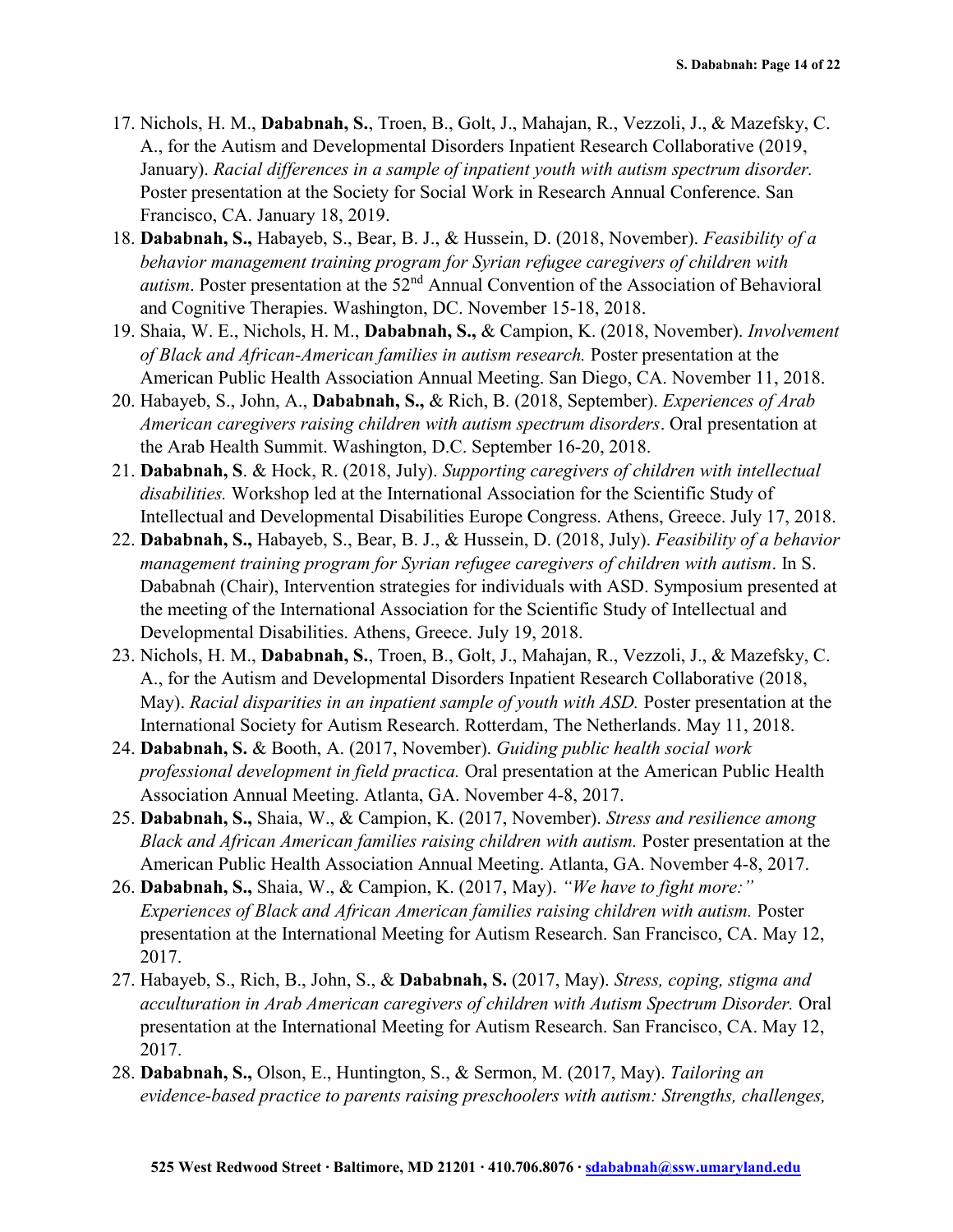*and future research directions.* Poster presentation at the International Meeting for Autism Research. San Francisco, CA. May 11, 2017.

- 29. Liao, M., **Dababnah, S.,** & Park, H. (2017, January). *Adopted children with asthma: Effects on parental and placement outcomes.* Oral presentation at the Annual Conference of the Society for Social Work and Research. New Orleans, LA. January 15, 2017.
- 30. Bishop-Fitzpatrick, L., **Dababnah, S.**, Magaña, S., Smith, L. E., & Smith, M. J. (2017, January). *Promoting healthy development for youth with Autism Spectrum Disorder during key transitions: A life course perspective.* Roundtable presentation at the Annual Conference of the Society for Social Work and Research. New Orleans, LA. January 13, 2017.
- 31. **Dababnah, S.,** Shaia, W., & Campion, K. (2017, January). *"We have to fight more": Experiences of Black and African American families raising children with autism in Baltimore.* Oral presentation at the Annual Conference of the Society for Social Work and Research. New Orleans, LA. January 13, 2017.
- 32. **Dababnah, S.,** Shaia, W., & Campion, K. (2016, November). *Perspectives of urban African American families on autism services and supports.* Poster presentation at the Council on Social Work Education Annual Program Meeting. Atlanta, GA. November 6, 2016.
- 33. Liao, M., **Dababnah, S.,** & Park, H. (2016, November). *Adopted children's disability, parental stress, and caregiver commitment: A post-permanency survey.* Oral presentation at the Council on Social Work Education Annual Program Meeting. Atlanta, GA. November 6, 2016.
- 34. **Dababnah, S.** (2015, November). *Families "on the sidelines": Palestinian parents' perspectives on autism service quality in the West Bank.* Oral presentation at the 143rd Annual Meeting of the American Public Health Association. Chicago, IL. November 3, 2015.
- 35. Hock, R., **Dababnah, S.,** & Yingling, M.E. (2015, October). *Drafting an agenda for social work education and research related to autism.* Discussion group at the Council on Social Work Education Annual Program Meeting. Denver, CO. October 18, 2015.
- 36. Olsen, J., **Dababnah, S.,** Goodkind, S., & Frost, C.J. (2015, October). *Increasing global context in social work education: Role of internationally experienced faculty.* Panel presentation at the Council on Social Work Education Annual Program Meeting. Denver, CO. October 16, 2015.
- 37. **Dababnah, S.** (2015, January). *Parent-reported barriers to autism services in the West Bank.*  Oral presentation at the Annual Conference of the Society for Social Work and Research. New Orleans, LA. January 14-18, 2015.
- 38. **Dababnah, S.** (2014, November). *Barriers to accessing autism-related care in the West Bank.* Poster accepted to the 142<sup>nd</sup> Annual Meeting of the American Public Health Association. New Orleans, LA. November 15, 2014.
- 39. **Dababnah, S.** & Parish, S. L. (2014, June). *Perspectives of parents raising children with autism in the West Bank.* Poster accepted to 138th Annual Meeting and Conference of American Association on Intellectual and Developmental Disabilities. Orlando, FL. June 24, 2014.
- 40. O'Brien, J., Ermentrout, D.M., & **Dababnah, S.** (2014, February). *"I never knew what way he would swing…": Exploring the characteristics and consequences of substance use among justice-involved intimate partner violence survivors.* Poster presentation at 2014 Innovations in Domestic and Sexual Violence Research and Practice Conference. Greensboro, NC. February 6, 2014.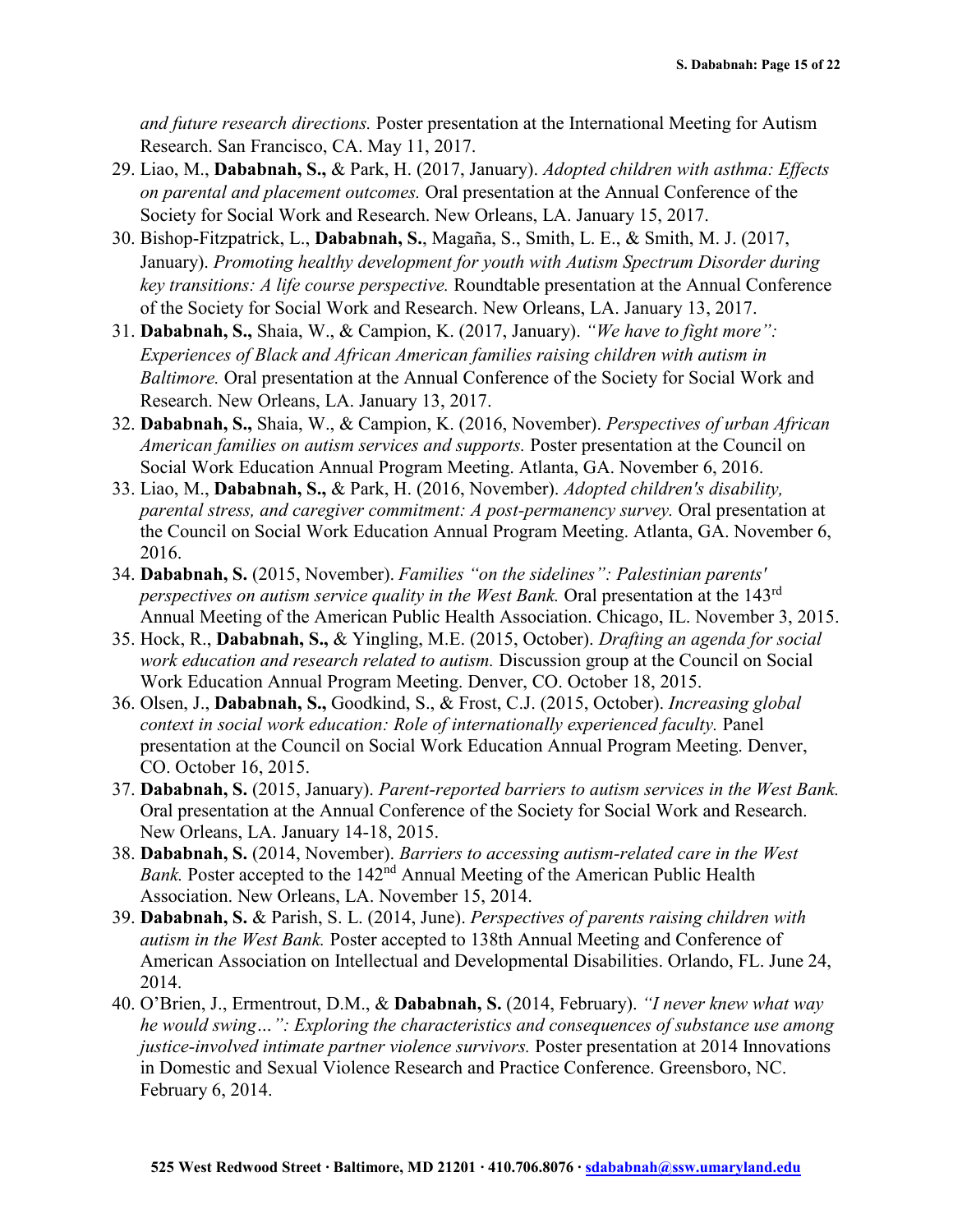- 41. Reynolds, A., Rizo, C. F., **Dababnah, S.**, Ermentrout, D., & Macy, R. J. (2014, February). *"The novel isn't over yet": Evaluating the long-term impacts of a program for servicemandated partner violence survivors.* Poster presentation at 2014 Innovations in Domestic and Sexual Violence Research and Practice Conference. Greensboro, NC. February 6, 2014.
- 42. **Dababnah, S.** & Parish, S.L. (2013, November). *Perspectives of parents raising children with autism in the West Bank.* Poster presentation at the Council on Social Work Education Annual Program Meeting. Dallas, TX. November 1, 2013.
- 43. Parish, S. L., Swaine, J. G., **Dababnah, S**., & Luken, K. (2012, October). *Family caregivers' perspectives on barriers and facilitators of cervical and breast cancer screening for women with intellectual disabilities*. Poster presentation at the American Public Health Association Annual Meeting and Exposition. San Francisco, CA. October 27 – 31, 2012.
- 44. **Dababnah, S.** & Jarar, A. (2012, March). *Parent burden and well-being in families with children with autism spectrum disorders in the West Bank.* Poster accepted to The Lancet Palestine Health Alliance Conference on the Health of Palestinians Inside and Outside the Occupied Palestinian Territory. Beirut, Lebanon. March 5-6, 2012.
- 45. Parish, S. L., Rose, R., Swaine, J. G., **Dababnah, S**., & Marya, E. T. (2012, July). *Financial well-being of single working age mothers of children with developmental disabilities.* Presentation at the International Association for Feminist Economics. Barcelona, Spain. July, 2012.
- 46. Parish, S. L., Rose, R., Swaine, J. G., **Dababnah, S**., & Marya, E. T. (2012, June). *Financial well-being of lone, working-age mothers of children with developmental disabilities*. Presentation at Work and Family Researchers Network. New York. June, 2012.
- 47. Cooper, J. L. & **Dababnah, S.** (2007, June). *Challenges and opportunities in children's mental health: A view from families and youth.* Oral presentation at the National Assembly on School-Based Health Care Convention. Washington, D.C. June 28, 2007.

#### **Invited Presentations and Trainings:**

- 1. **Dababnah, S.** (2021, November). *Family-centered, inclusive autism interventions for diverse populations.* Invited presentation for course at the American University in Cairo. Cairo, Egypt. November 7, 2021.
- 2. **Dababnah, S.** (2021, October). *Supporting families raising children with autism in diverse communities.* Fulbright Alumni Digital Dialogue [Webinar]. Inclusion for students with learning differences and their families: A path to success. October 27, 2021.
- 3. **Dababnah, S.** (2021, October). *Family-centered autism interventions for diverse populations.* Invited brownbag presentation at the American University in Cairo. October 24, 2021.
- 4. **Dababnah, S.,** Myrick, Y., Reyes, C., & Ware, A. (2021, July). *Autism & race: Engaging racially and ethnically diverse communities in autism research.* Webinar: 2021 International Society for Autism Research (INSAR) Institute on Autism and Intersectionality. July 15, 2021.
- 5. **Dababnah, S.** (2021, June). *Exploring research on Asian families raising children with developmental disabilities* (webinar moderator)*.* June 3, 2021. Available at: [https://www.iassidd.org/webinars\\_main\\_page](https://www.iassidd.org/webinars_main_page)
- 6. **Dababnah, S.** (2021, March). *Adaptation of PTA for caregivers of Black children with autism in low-income Baltimore neighborhoods.* Webinar: Adaptations of a Parent Education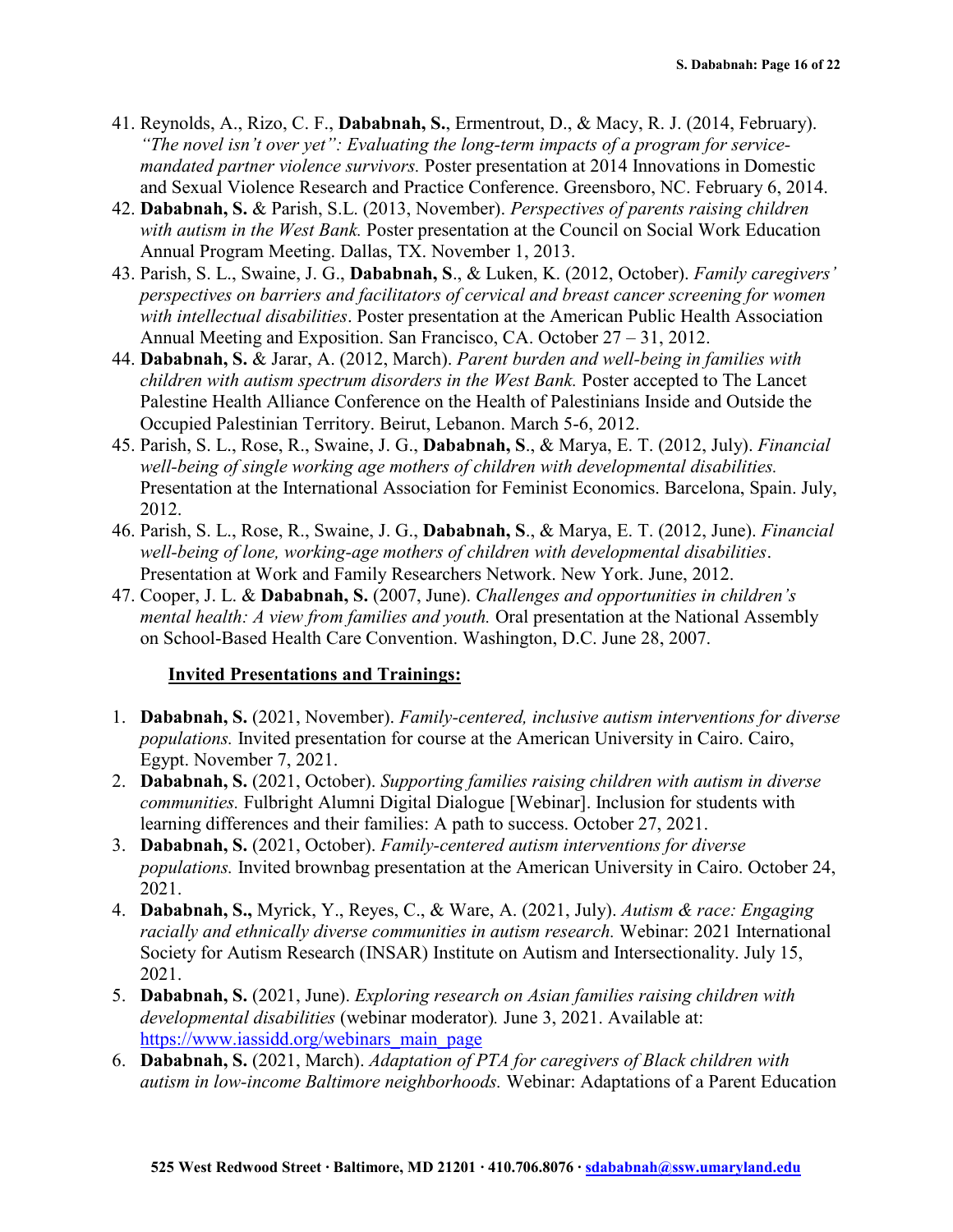Program for Underserved Parents of Children at Risk for Autism Spectrum Disorder. March 18, 2021. Available at: [https://www.iassidd.org/webinars\\_main\\_page](https://www.iassidd.org/webinars_main_page)

- 7. **Dababnah, S.** (2021, March). *Advocacy Forum & Hill Day* (panelist). Autism Speaks. March 1, 2021.
- 8. **Dababnah, S.** (2021, February). *Building research-community partnerships to address racial and ethnic disparities.* National Institutes of Health Virtual Neurodevelopmental Disorders Scientific Interest Group Meeting. February 9, 2021.
- 9. Lin, S., Singh, S., **Dababnah, S.,** Kim, I., Wang, Y., Shah, D., Badawi, D., Reyes, C. (2020, December). Correlation of Adverse Childhood Experiences with clinic no-show rates and diagnosis of ADHD. University of Maryland School of Medicine Pediatric Resident/Fellow Research Day. Baltimore, MD. December 3, 2020.
- 10. **Dababnah, S**., Collins, K. S., Lee, E., Bellin, M. H., Chinoy, M. H., & Valentine, D. P. (2020, June). *A trauma-informed understanding of children with intellectual and developmental disabilities in a child welfare context: A facilitated discussion for Oregon Citizen Review Board members*. Webinar led by Drs. Collins and Valentine. June 22, 2020.
- 11. Kim, I., **Dababnah, S.,** & Wang, Y. (2020, May). *Developing a statewide needs assessment of Asian American parents of children with developmental disabilities*. Invited virtual poster presentation at the University of Maryland School of Social Work, Baltimore, MD. May 6, 2020.
- 12. **Dababnah, S.** (2020, March). *Using community-based research to tackle racial & ethnic disparities.* Invited oral presentation at Transforming Autism Care Consortium Training: Supporting children with neurodevelopmental disorders and their families. Montreal, Canada. March 6, 2020.
- 13. **Dababnah, S.** (2020, February). *Using community-based research to tackle racial & ethnic disparities.* Invited oral presentation at the Mercy Medical Center Grand Rounds. Baltimore, MD. February 28, 2020.
- 14. **Dababnah, S.** (2019, October). *Using community-based research to tackle racial & ethnic disparities.* Invited oral presentation at the University of Maryland School of Medicine, Department of Pediatrics Grand Rounds. Baltimore, MD. October 31, 2019.
- 15. **Dababnah, S.** (2019, July). *Using community-based research to tackle racial & ethnic disparities.* Invited oral presentation at the National Institutes of Health, Interagency Autism Coordinating Committee Meeting. Bethesda, MD. July 24, 2019.
- 16. Kim, I. & **Dababnah, S.** (2019, March). *Is the relationship between parenting stress and optimism moderated by race?* University of Maryland School of Social Work. Baltimore, MD. March 26, 2019.
- 17. **Dababnah, S.** (2019, February). *Alliance of anti-racist social workers: Health disparities panel* (Moderator). University of Maryland School of Social Work. Baltimore, MD. February 18, 2019.
- 18. **Dababnah, S.** (2018, September). *Local parenting initiatives* (Moderator)*.* Strengthening society through stronger parenting: Integrating evidence-based parenting programs into public health systems. University of Maryland School of Social Work. Baltimore, MD. September 28, 2018.
- 19. **Dababnah, S.** (2018, March). *Using grounded theory to explore cultural issues in autism services.* Invited lecture at University of Maryland School of Social Work. Baltimore, MD. March 9 and 12, 2018.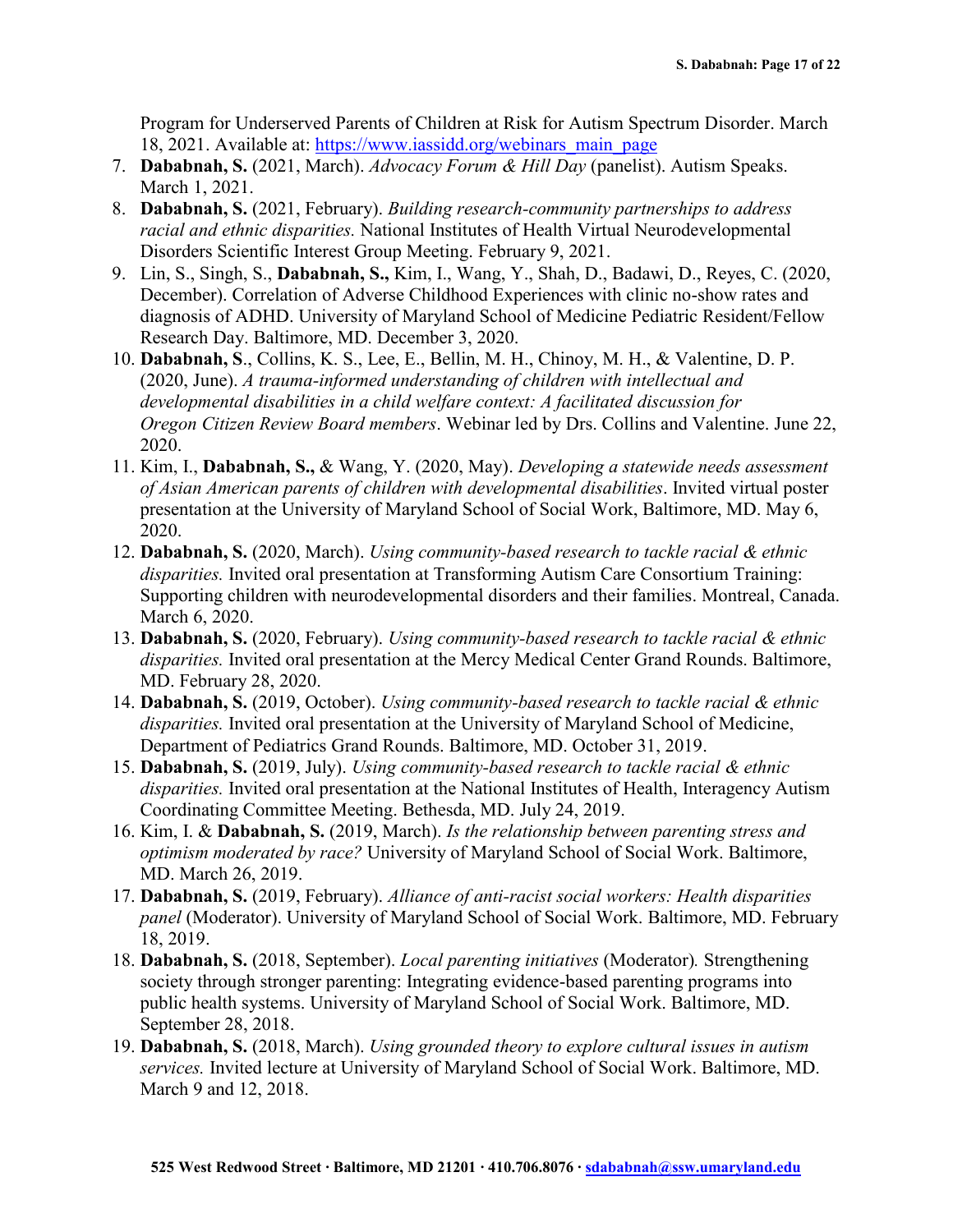- 20. **Dababnah, S.** (2017, February). *The social determinants of health.* Invited lecture at University of Maryland School of Social Work. Baltimore, MD. February 10, 2017.
- 21. **Dababnah, S.** (2016, March). *Health, human rights, and disabilities.* Invited lecture at University of Maryland School of Social Work. Baltimore, MD. March 7, 2016.
- 22. **Dababnah, S.** (2016, February). *The social determinants of health: A disability case example.* Invited lecture at University of Maryland School of Social Work. Baltimore, MD. February 12, 2016.
- 23. **Dababnah, S.** (2017, January). *Qualitative and participatory inquiries into disability identity and inclusion* (Moderator). Society for Social Work and Research. New Orleans, LA. January 15, 2017.
- 24. **Dababnah, S.** (2015, November). *Autism Spectrum Disorder.* Invited lecture at University of Maryland School of Social Work. Baltimore, MD. November 18, 2015.
- 25. **Dababnah, S.** (2015, June). *Parent-reported barriers to autism services in the West Bank.*  Invited lecture at Brandeis University, The Heller School for Social Policy and Management. Waltham, MA. June 29, 2015.
- 26. **Dababnah, S.** (2015, May). *Evidence-based practice and persons with intellectual and developmental disabilities.* Invited speaker at statewide executive meeting of Maryland chapters of The Arc. Baltimore, MD. May 20, 2015.
- 27. **Dababnah, S.** (2015, March). *Autism spectrum disorder: What social workers need to know.*  Invited lecture at University of Maryland School of Social Work. Baltimore, MD. March 9, 2015.
- 28. **Dababnah, S.** (2014, April). *Designing and implementing community-based interventions.*  Invited lecture at UNC School of Social Work. Chapel Hill, NC. April 2, 2014.
- 29. **Dababnah, S.** & Parish, S. L. (2014, March). *Perspectives of parents raising children with autism in the West Bank*. Poster presentation at University Research Day. Chapel Hill, NC. March 4, 2014.
- 30. **Dababnah, S.** (2013, November). *Raising children with autism in the West Bank.* Invited lecture at Autism Speaks, UNC Chapel Hill chapter meeting. Chapel Hill, NC. November 11, 2013.
- 31. **Dababnah, S.** (2013, October). *Parent stress and well-being in early childhood development.* Invited lecture at UNC School of Social Work. Chapel Hill, NC. October 25, 2013.
- 32. **Dababnah, S.** (2013, March). *Individuals with Disabilities Education Act: Part C early intervention services*. Invited lecture at UNC School of Social Work. Chapel Hill, NC. March 19, 2013.
- 33. **Dababnah, S.** (2012, April). *Individuals with Disabilities Education Act: Part C early intervention services*. Invited lecture at UNC School of Social Work. Chapel Hill, NC. April 3, 2012.
- 34. **Dababnah, S.** (2011, March). *Multidisciplinary teams: Best practice in diagnosis & evaluation of children with developmental disabilities.* Invited lecture at University of Porto. Porto, Portugal. March 24, 2011.
- 35. **Dababnah, S.** (2010, June). *Autism spectrum disorders: Presentation, screening & diagnosis*. *A workshop for physicians and other medical providers.* Training at Al-Farah Center for Rehabilitation. Nablus, West Bank. June 29, 2010.
- 36. **Dababnah, S.** (2010, June). *Autism spectrum disorders: Screening, diagnosis, and reflections from the West Bank.* Training at Palestine Medical Relief Society. Ramallah, West Bank. June 26, 2010.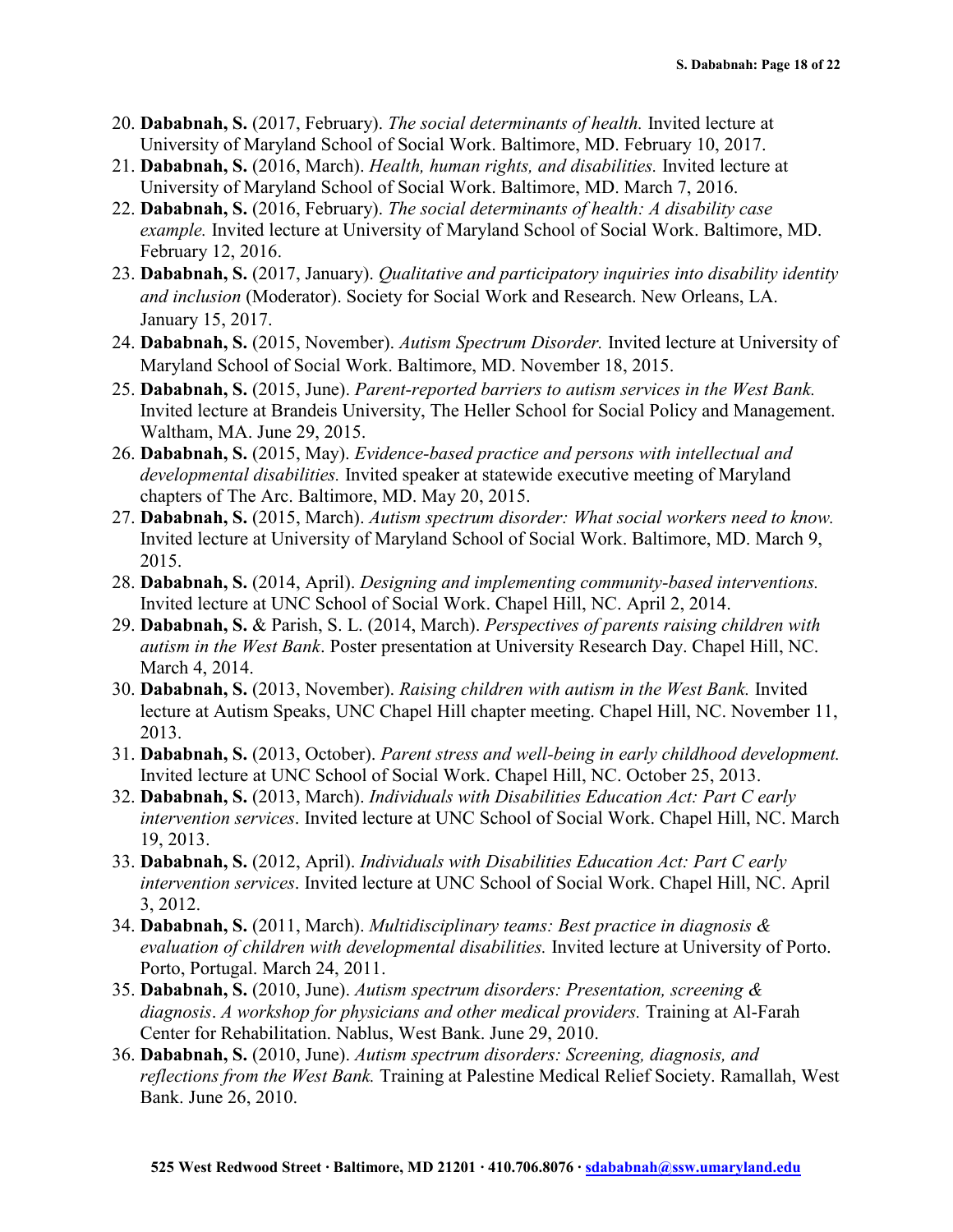- 37. **Dababnah, S.** (2010, June). *Autism spectrum disorders: General characteristics, early screening & intervention*. Invited lecture at Ameera Basma Center. Jerusalem. June 21, 2010.
- 38. **Dababnah, S.** (2010, June). *Working with children with autism and their families*. Training at Al-Annadha Women's Association. Ramallah, West Bank. June 17, 2010.
- 39. **Dababnah, S.** (2010, June). *Families as partners: Working with children with special needs and their families*. Training at Star Mountain Rehabilitation Center. Abu Qash, West Bank. June 3, 2010.

# **PROFESSIONAL MENTORING ACTIVITIES**

| <b>Dissertation Committee Membership:</b> |                                                               |  |
|-------------------------------------------|---------------------------------------------------------------|--|
| $2021 -$                                  | Sylvia Said, MA Candidate (External Reader)                   |  |
|                                           | American University in Cairo                                  |  |
| $2021 -$                                  | Alaa Nasr, MA Candidate (External Reader)                     |  |
|                                           | American University in Cairo                                  |  |
| $2021 -$                                  | Weiwen Zheng, MSW (Committee Member)                          |  |
|                                           | University of Texas at Austin, School of Social Work          |  |
| $2021 -$                                  | Melissa Jenkins, MSW (Committee Member)                       |  |
|                                           | University of North Carolina at Chapel Hill, School of Social |  |
|                                           | Work                                                          |  |
| $2017 - 2021$                             | Daniel Keyser, MSW (Committee Member)                         |  |
|                                           | University of Maryland Baltimore, School of Social Work       |  |
| $2018 - 2020$                             | Rachel Margolis, MSW (Committee Co-Chair)                     |  |
|                                           | University of Maryland Baltimore, School of Social Work       |  |
| $2017 - 2018$                             | Helen Nichols, MSW (Committee Member)                         |  |
|                                           | University of Maryland Baltimore, School of Social Work       |  |
| $2016 - 2018$                             | Serene Habayeb, MA (External Reader)                          |  |
|                                           | Catholic University of America, Washington, DC                |  |
| <b>Teaching Mentorship:</b>               |                                                               |  |
| $2015 - 2016$                             | Sally Hageman, PhD Candidate (Human Behavior in the Social    |  |
|                                           | Environment [Fall 2015]; Social Work Practice in Maternal and |  |
|                                           | Child Health [Spring 2016])                                   |  |
|                                           | <b>Undergraduate and Graduate Student Mentorship*:</b>        |  |
| $2021$ – present                          | Mariam Aslam, BA Candidate, University of Maryland College    |  |
|                                           | Park                                                          |  |
| $2021$ – present                          | Michael Karanja, MD Candidate                                 |  |
| $2020$ – present                          | Yan (Stella) Zhu, MSW Candidate                               |  |
| 2021                                      | Sylvia Said, MA Candidate, American University in Cairo       |  |
| $2018 - 2021$                             | Yao Wang, PhD Candidate                                       |  |
| $2017 - 2020$                             | Dana Hussein, MSW/MPH Candidate                               |  |
| $2018 - 2019$                             | Nicole Garbarino, MSW/MPH Candidate                           |  |
| $2017 - 2018$                             | Helen Nichols, PhD Candidate                                  |  |
| $2016 - 2017$                             | Benjamin J. (Baker) Bear, MSW Candidate                       |  |
| $2016 - 2017$                             | Michelle Sermon, PhD Candidate                                |  |
| $2015 - 2017$                             | Karen Campion, MSW Candidate                                  |  |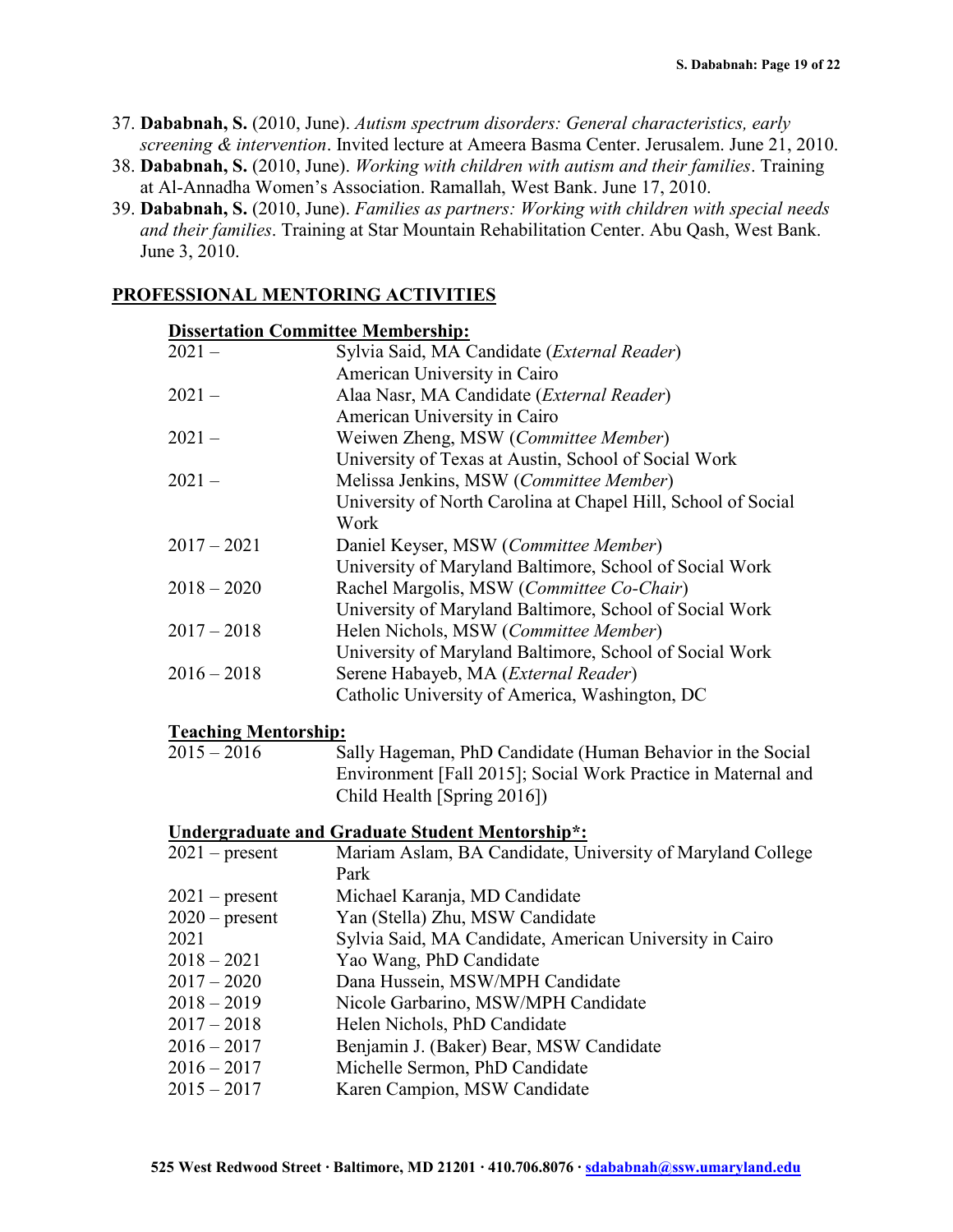| $2015 - 2016$ | Hyeshin Park, PhD Candidate |
|---------------|-----------------------------|
|---------------|-----------------------------|

2014 – 2015 Kathleen Bulson, MSW Candidate

*\*All students were at the University of Maryland Baltimore unless noted otherwise.* 

# **Post-Doctoral Fellow Mentorship, University of Maryland, Baltimore:**

Irang Kim, PhD, MSW

#### **SERVICE TO THE UNIVERSITY OF MARYLAND SCHOOL OF SOCIAL WORK**

| $2021$ – present | <b>Member, PhD Program Committee</b>                                |
|------------------|---------------------------------------------------------------------|
| $2019$ – present | <b>Faculty Chair/Advisor, MSW Parent Alliance</b>                   |
| $2019$ – present | Member, UMSSW Disabilities Workgroup                                |
| $2017$ – present | Member, Parenting Research, Education & Policy (PREP)               |
|                  | Initiative                                                          |
| $2015$ – present | <b>Member, Foundation Committee (Co-Chair: 2017 – 2020)</b>         |
| $2017$ – present | Chair, Child, Adolescent and Family Health Subspecialization        |
| $2017$ – present | Faculty Chair/Advisor, International Social Work Organization       |
| $2016$ – present | Member, Master's Program Committee                                  |
| $2015$ – present | <b>Course Coordinator, Human Behavior in the Social Environment</b> |
| $2015$ – present | <b>Member, Global Initiatives Committee</b>                         |
| $2015$ – present | <b>Chair, Human Behavior in the Social Environment Sequence</b>     |
|                  | Committee                                                           |
| $2014$ – present | <b>Member, Clinical Concentration Committee</b>                     |
| $2015$ – present | <b>Member, Student Review Committee</b>                             |
| $2017 - 2020$    | <b>Member, Diversity and Anti-oppression Course Workgroup</b>       |
| $2018 - 2019$    | <b>Member, Tenure/Tenure-Track Faculty Search Committee</b>         |
| $2017 - 2018$    | Member, Online/Hybrid Task Force                                    |
|                  |                                                                     |

## **SERVICE TO THE UNIVERSITY OF MARYLAND BALTIMORE**

| $2020$ – present | Member, COVID-19 Recovery Taskforce, International Team |
|------------------|---------------------------------------------------------|
| $2016$ – present | <b>Member, Global Health Interprofessional Council</b>  |
| $2018 - 2020$    | <b>Member, Autism Healthcare Working Group</b>          |

#### **SERVICE TO THE PROFESSION**

| $2021$ – present | <b>Member, Stakeholder Collaborative for Building Capacity in the</b> |
|------------------|-----------------------------------------------------------------------|
|                  | African American ASD Community, Patience Centered Outcome             |
|                  | Research                                                              |
| $2021$ – present | Member, Infant Public Health Advisory Committee, Kennedy              |
|                  | Krieger Institute                                                     |
| $2021$ – present | <b>Member, Development Group, World Health Organization</b>           |
|                  | Package of Interventions for Rehabilitation for Persons with          |
|                  | <b>Autism Spectrum Disorder</b>                                       |
| $2020$ – present | Member, Diversity Advisory Board, Social Cognitive and                |
|                  | Affective Learning for Work (SOCIAL-Work), SIMmersion,                |
|                  | University of Michigan and Michigan State University                  |
| $2020$ – present | Member, Inter-agency Network for Education in Emergencies,            |
|                  | Early Childhood Development Task Force                                |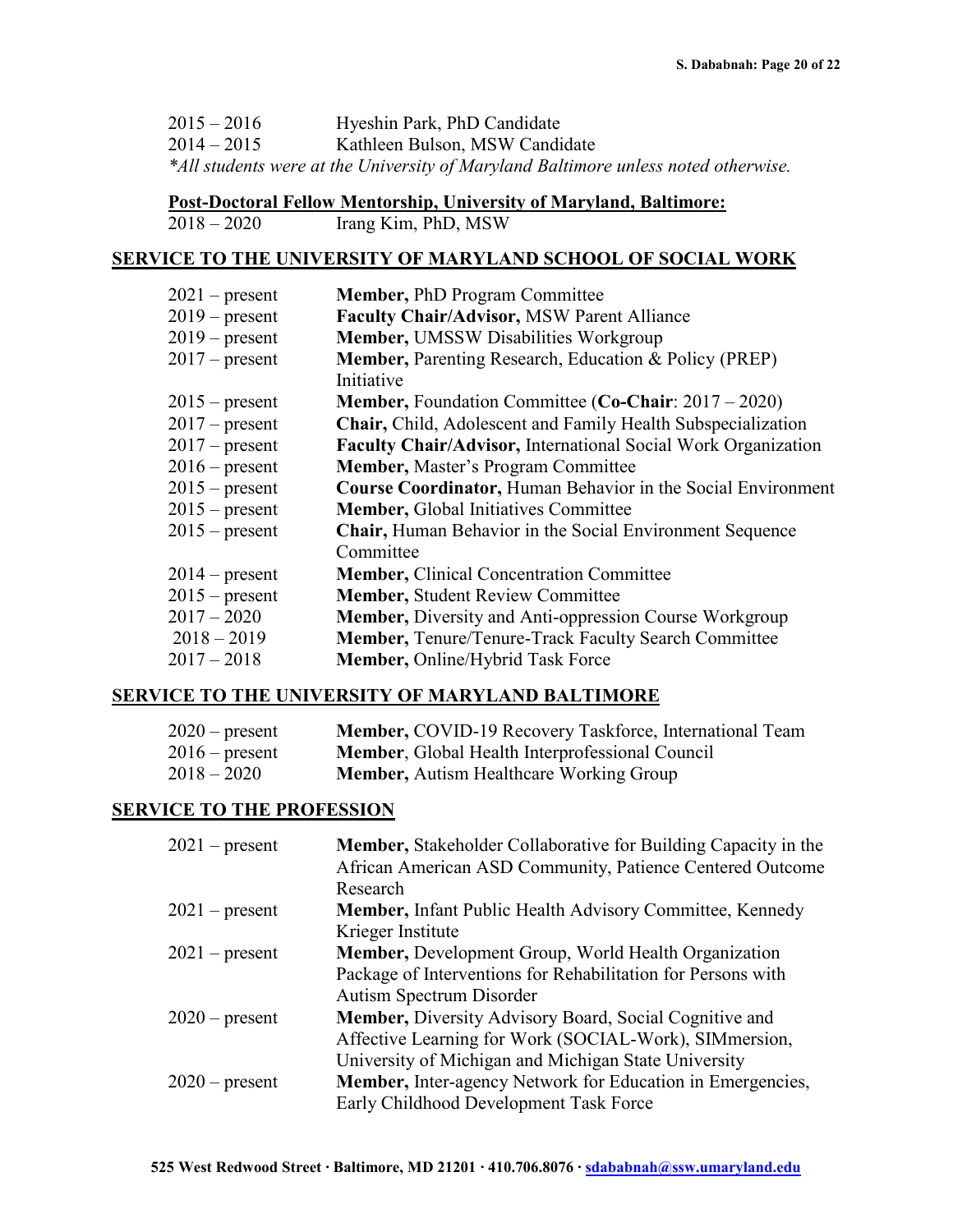| $2019$ – present | Affiliate, University of Maryland Autism Research Consortium,           |
|------------------|-------------------------------------------------------------------------|
|                  | College Park, MD                                                        |
| $2019$ – present | Co-Chair, Families Special Interest Research Group, International       |
|                  | Association for the Scientific Study of Intellectual and                |
|                  | Developmental Disabilities                                              |
| $2019$ – present | <b>Associate Editor, Journal of Policy and Practice in Intellectual</b> |
|                  | <i>Disabilities</i>                                                     |
| $2018$ – present | <b>Abstract Reviewer</b> , International Society for Autism Research    |
|                  | <b>Annual Conference</b>                                                |
| $2016$ – present | <b>Abstract Reviewer, Society for Social Work and Research Annual</b>   |
|                  | Conference                                                              |
| $2016$ – present | <b>Abstract Reviewer, Disability and International Health Sections,</b> |
|                  | American Public Health Association Annual Meeting                       |
| $2018 - 2019$    | <b>Graduate Student Mentor, International Society of Autism</b>         |
|                  | Research Early Career Mentoring Initiative                              |
| $2017 - 2018$    | <b>Proposal Reviewer, Randomized controlled trial of the World</b>      |
|                  | Health Organization Parent Skills Training Programme for                |
|                  | caregivers of a child with a developmental disorder: Italian trial      |
| $2017 - 2018$    | Member, Steering Committee, Global Health Mentoring Program,            |
|                  | American Public Health Association                                      |
| 2013             | Grant Reviewer, NC Department of Health and Human Services              |
|                  | and NC Council on Developmental Disabilities                            |

# **Ad Hoc Reviewer:**

*Advances in Mental Health Autism Autism Research BMJ Open Children and Youth Services Review Developmental Neurorehabilitation Intellectual and Developmental Disabilities International Journal of Developmental Disabilities International Journal of Disability, Development and Education Journal of Child and Family Studies Journal of Children and Poverty Journal of Family Violence Journal of Social Work in Disability & Rehabilitation Parenting: Science and Practice PLOS ONE Research in Autism Spectrum Disorders Research in Developmental Disabilities Sage Open Scientific Reports Women's Health Issues* 

#### **Membership and Service in Professional Associations:**

American Association on Intellectual and Developmental Disabilities